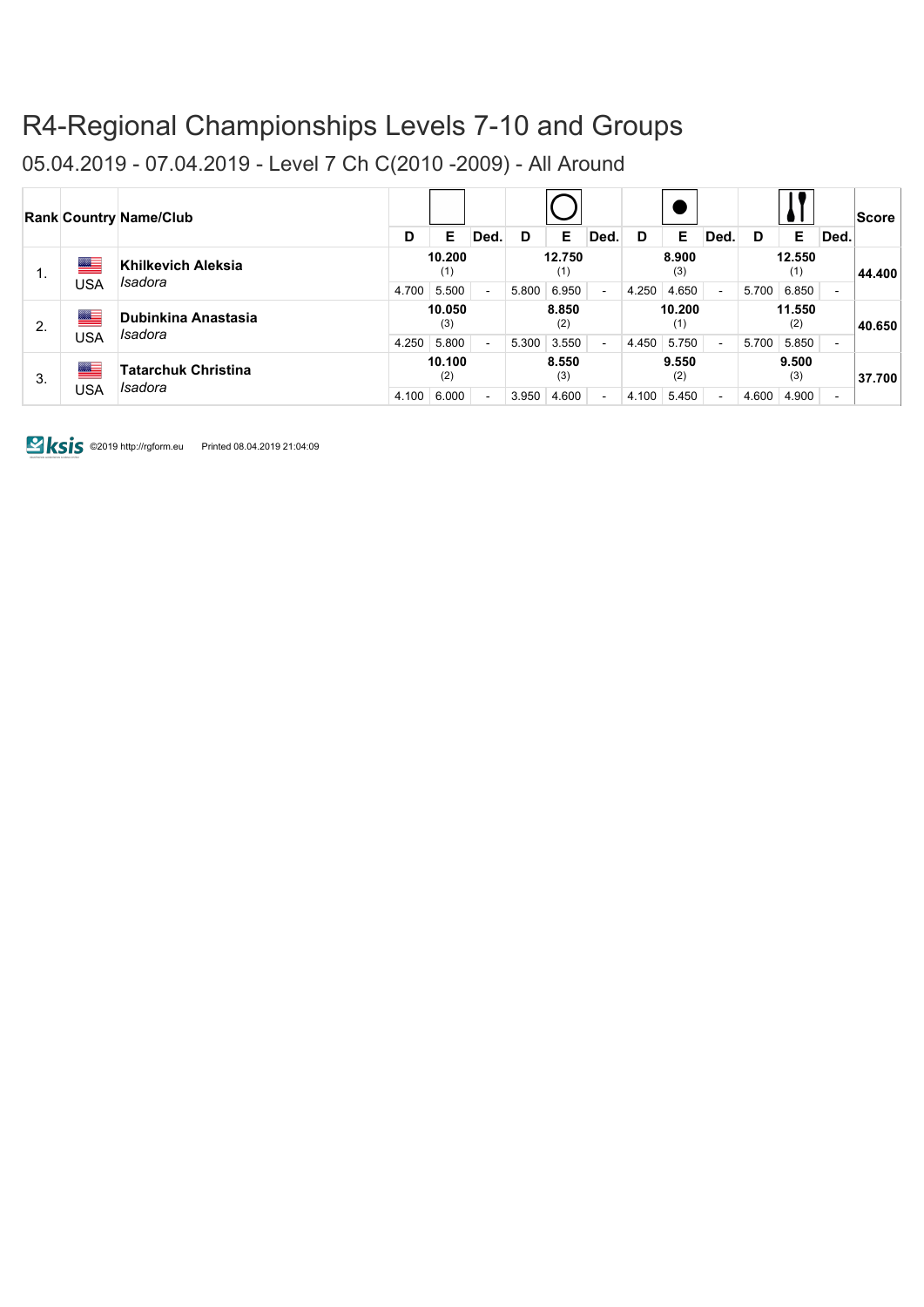05.04.2019 - 07.04.2019 - Level 7 Jr A(2008 - 2007) - All Around 2007

|     |                  | <b>Rank Country Name/Club</b>                                    | D     | E                      | Ded.           | D     | Е                      | <b>Ded</b>     | D     | Е                      | Ded.           | D     | E                      | Ded.         | Score  |
|-----|------------------|------------------------------------------------------------------|-------|------------------------|----------------|-------|------------------------|----------------|-------|------------------------|----------------|-------|------------------------|--------------|--------|
| 1.  | ▆▆<br><b>USA</b> | <b>Cao Lauren</b><br><b>Rhythmic Dreams</b>                      |       | 10.950<br>(2)          |                |       | 10.500<br>(3)          |                |       | 12.550<br>(1)          |                |       | 12.050<br>(1)          |              | 46.050 |
|     | ▓≡               | <b>Turovskiy Nadia</b>                                           | 4.650 | 6.300<br>11.200        |                | 5.000 | 5.500<br>12.450        |                | 5.250 | 7.300<br>10.600        |                | 5.100 | 7.000<br>11.600        | 0.05         |        |
| 2.  | <b>USA</b>       | <b>Fitness Elite Training Center MA</b>                          | 4.400 | (1)<br>6.800           | $\blacksquare$ | 5.300 | (1)<br>7.150           | $\overline{a}$ | 4.700 | (4)<br>5.900           | $\overline{a}$ | 4.600 | (2)<br>7.000           | $\omega$     | 45.850 |
| 3.  | Œ<br><b>USA</b>  | <b>Piltser Sophia</b><br><b>Isadora</b>                          |       | 10.550<br>(3)          |                |       | 12.050<br>(2)          |                |       | 10.250<br>(5)          |                |       | 8.950<br>(10)          |              | 41.800 |
|     |                  | <b>Klimovich Abigail</b>                                         | 4.350 | 6.250<br>10.150        | 0.05           | 5.850 | 6.200<br>9.400         | $\overline{a}$ | 4.550 | 5.700<br>11.150        | L.             | 4.300 | 4.650<br>10.200        | $\mathbf{r}$ |        |
| 4.  | ██<br><b>USA</b> | CT Rhythmic Gymnastics Academy (CTR)<br><b>CT</b>                | 4.300 | (4)<br>5.850           | $\blacksquare$ | 3.950 | (5)<br>5.450           |                | 5.350 | (2)<br>5.800           | L.             | 5.000 | (4)<br>5.200           | $\mathbf{r}$ | 40.900 |
| 5.  | ▆▆               | <b>Belakh Michelle</b>                                           |       | 8.200<br>(10)          |                |       | 9.150<br>(7)           |                |       | 11.000<br>(3)          |                |       | 9.900<br>(7)           |              | 38.250 |
|     | <b>USA</b>       | Isadora NY                                                       | 3.750 | 4.450<br>8.900         | $\omega$       | 4.300 | 4.850<br>8.950         | $\overline{a}$ | 5.050 | 6.000<br>9.650         | 0.05           | 4.600 | 5.300<br>10.150        |              |        |
| 6.  | ▀<br><b>USA</b>  | Vozvyshayeva Victoria<br>CT Rhythmic Gymnastics Academy (CTR)    |       | (9)                    |                |       | (9)                    |                |       | (6)                    |                |       | (5)                    |              | 37.650 |
|     |                  | СT                                                               | 4.000 | 4.900<br>9.050         |                | 4.350 | 4.600<br>10.300        |                | 5.350 | 4.300<br>8.600         | ÷,             | 4.350 | 5.800<br>9.100         |              |        |
| 7.  | ≝<br><b>USA</b>  | <b>Zhang Sarah</b><br><b>MG Rhythmic Academy MA</b>              |       | (7)                    |                |       | (4)                    |                |       | (9)                    |                |       | (9)                    |              | 37.050 |
| 8.  | ▀                | Morozova Alexandra                                               | 3.800 | 5.250<br>8.200<br>(10) |                | 4.450 | 5.850<br>8.250<br>(10) |                | 2.900 | 5.700<br>8.800<br>(8)  | ÷,             | 3.750 | 5.350<br>9.950<br>(6)  | $\sim$       | 35.200 |
|     | <b>USA</b>       | Isadora NY                                                       | 3.800 | 4.400                  | $\sim$         | 4.000 | 4.250                  | $\sim$         | 3.400 | 5.400                  | L.             | 4.750 | 5.200                  | $\omega$     |        |
| 9.  | ≝                | <b>Kritikos Sarah</b><br>Isadora                                 |       | 10.000<br>(5)          |                |       | 7.450<br>(11)          |                |       | 9.150<br>(7)           |                |       | 8.150<br>(12)          |              | 34.750 |
|     | <b>USA</b>       |                                                                  | 3.800 | 6.200                  |                | 4.000 | 3.650                  | 0.20           | 3.850 | 5.300                  | $\overline{a}$ | 3.700 | 4.450                  |              |        |
| 10. | ▩∃<br><b>USA</b> | <b>Ilyaich Elizabeth</b><br><b>Empire Rhythmic Gymnastics NY</b> |       | 9.450<br>(6)           |                |       | 9.200<br>(6)           |                |       | 5.300<br>(12)          |                |       | 10.350<br>(3)          |              | 34.300 |
| 11. | ▆▆               | <b>Chen Ally</b>                                                 | 4.500 | 4.950<br>7.300<br>(12) | $\overline{a}$ | 4.600 | 4.800<br>9.000<br>(8)  | 0.20           | 3.550 | 1.750<br>7.300<br>(11) | ÷.             | 4.600 | 5.750<br>8.550<br>(11) | $\mathbf{r}$ | 32.150 |
|     | <b>USA</b>       | MG Rhythmic Academy MA                                           | 2.500 | 4.800                  | $\omega$       | 3.900 | 5.100                  | $\sim$         | 2.600 | 4.700                  | $\sim$         | 2.850 | 5.700                  | $\sim$       |        |
| 12. | ▆▆<br><b>USA</b> | <b>Netis Chloe</b><br><b>Matchpoint NYC</b>                      |       | 9.050<br>(7)           |                |       | 4.450<br>(12)          |                |       | 7.950<br>(10)          |                |       | 9.300<br>(8)           |              | 30.750 |
|     |                  |                                                                  | 4.100 | 5.000                  | 0.05           | 2.500 | 2.150                  | 0.20           | 3.150 | 4.850                  | 0.05           | 3.650 | 5.650                  | $\mathbf{r}$ |        |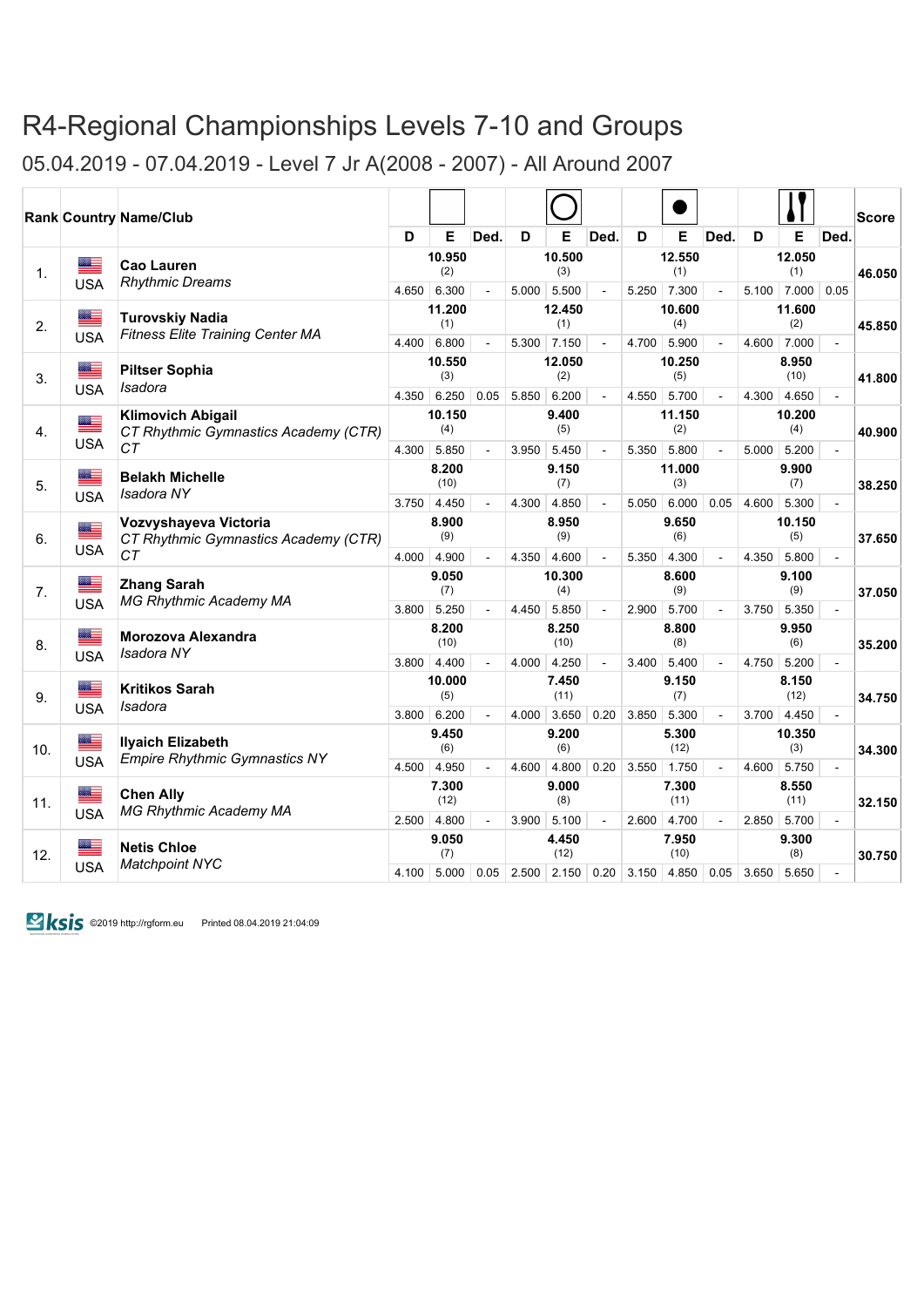05.04.2019 - 07.04.2019 - Level 7 Jr A(2008 - 2007) - All Around 2008

|     |                              | <b>Rank Country Name/Club</b>                       | D     | E               | Ded.           | D     | E              | Ded.                     | D     | Е               | Ded.           | D     | E               | Ded.                     | <b>Score</b> |
|-----|------------------------------|-----------------------------------------------------|-------|-----------------|----------------|-------|----------------|--------------------------|-------|-----------------|----------------|-------|-----------------|--------------------------|--------------|
| 1.  | ≝<br><b>USA</b>              | Sidon Kyra<br><b>Empire Rhythmic Gymnastics NY</b>  |       | 11.500<br>(1)   |                |       | 10.100<br>(3)  |                          |       | 11.050<br>(1)   |                |       | 11.750<br>(1)   |                          | 44.400       |
|     | ▓≡                           | <b>Tang Anna</b>                                    | 5.200 | 6.300<br>10.450 | $\sim$         | 4.500 | 5.600<br>8.950 | $\overline{\phantom{a}}$ | 5.200 | 5.850<br>10.850 | L.             | 5.200 | 6.550<br>11.200 | L.                       |              |
| 2.  | <b>USA</b>                   | North-East Rhythmics                                | 4.600 | (2)<br>5.850    | $\blacksquare$ | 4.100 | (6)<br>4.850   | $\sim$                   | 5.200 | (2)<br>5.650    | $\Box$         | 5.000 | (2)<br>6.200    | $\sim$                   | 41.450       |
| 3.  | ▀                            | <b>Tam Deven</b><br>Rhythmic Dreams MA              |       | 9.900<br>(4)    |                |       | 10.350<br>(2)  |                          |       | 9.000<br>(5)    |                |       | 10.250<br>(3)   |                          | 39.500       |
|     | <b>USA</b>                   |                                                     | 4.500 | 5.400           | $\sim$         | 5.000 | 5.350          | L.                       | 4.400 | 4.800           | 0.20           | 5.400 | 4.850           |                          |              |
| 4.  | <b>Bernard</b>               | <b>Bukachevskiy Michelle</b><br><b>Isadora</b>      |       | 9.600<br>(5)    |                |       | 11.050<br>(1)  |                          |       | 8.800<br>(7)    |                |       | 7.850<br>(8)    |                          | 37.300       |
|     | <b>USA</b>                   |                                                     | 4.000 | 5.600           |                | 5.150 | 5.950          | 0.05                     | 4.200 | 4.600           |                | 4.500 | 3.350           | $\blacksquare$           |              |
| 5.  | ▆▆<br><b>USA</b>             | Koukos Maya<br>Isadora                              |       | 9.950<br>(3)    |                |       | 9.550<br>(4)   |                          |       | 9.900<br>(3)    |                |       | 7.100<br>(10)   |                          | 36.500       |
|     |                              |                                                     | 4.200 | 5.800           | 0.05           | 4.700 | 4.850          | $\overline{\phantom{a}}$ | 5.200 | 4.750           | 0.05           | 3.650 | 3.450           |                          |              |
| 6.  | ≝                            | <b>Liang Aylin</b><br><b>MG Rhythmic Academy MA</b> |       | 8.100<br>(12)   |                |       | 8.800<br>(7)   |                          |       | 9.550<br>(4)    |                |       | 8.350<br>(6)    |                          | 34.800       |
|     | <b>USA</b>                   |                                                     | 3.100 | 5.000           | $\sim$         | 3.400 | 5.400          | $\sim$                   | 2.950 | 6.600           | $\sim$         | 2.650 | 5.700           | $\sim$                   |              |
| 7.  | ▩∃<br><b>USA</b>             | <b>Zhu Annie</b><br>Rhythmic Dreams MA              |       | 8.400<br>(10)   |                |       | 8.500<br>(8)   |                          |       | 8.950<br>(6)    |                |       | 8.550<br>(4)    |                          | 34.400       |
|     |                              |                                                     | 3.450 | 4.950           | $\mathbf{r}$   | 3.550 | 4.950          | $\sim$                   | 4.150 | 4.800           | L.             | 3.650 | 4.900           | $\mathbf{r}$             |              |
| 8.  | ▆▆<br><b>USA</b>             | <b>Gorohovsky Chloe</b><br>Isadora NY               |       | 9.200<br>(7)    |                |       | 9.250<br>(5)   |                          |       | 8.200<br>(8)    |                |       | 6.300<br>(12)   |                          | 32.950       |
|     |                              |                                                     | 4.050 | 5.150           |                | 4.200 | 5.050          | $\overline{a}$           | 3.400 | 4.800           | $\overline{a}$ | 3.400 | 2.900           |                          |              |
| 9.  | █▁                           | <b>Gulin Ekaterina</b><br>Isadora NY                |       | 8.850<br>(8)    |                |       | 7.850<br>(10)  |                          |       | 8.100<br>(9)    |                |       | 8.100<br>(7)    |                          | 32.900       |
|     | <b>USA</b>                   |                                                     |       | $3.600$ 5.250   | $\sim$         | 2.750 | 5.100          | $\sim$                   | 3.400 | 4.700           | $\sim$         | 3.950 | 4.150           | $\overline{a}$           |              |
| 10. | <u>a </u>                    | Kitter Julia<br><b>Dynamics RG NY</b>               |       | 9.500<br>(6)    |                |       | 8.200<br>(9)   |                          |       | 7.350<br>(12)   |                |       | 7.750<br>(9)    |                          | 32.800       |
|     | <b>USA</b>                   |                                                     | 4.350 | 5.150           |                | 4.650 | 3.550          | $\sim$                   | 3.100 | 4.250           |                | 3.550 | 4.200           |                          |              |
| 11. | <b>Bernard</b><br><b>USA</b> | <b>Levin Talia</b><br><b>MatchPoint NYC</b>         |       | 8.400<br>(10)   |                |       | 6.050<br>(11)  |                          |       | 7.700<br>(11)   |                |       | 8.400<br>(5)    |                          | 30.550       |
|     |                              |                                                     | 3.450 | 4.950           | $\omega$       | 2.050 | 4.100          | 0.10                     | 2.950 | 4.750           | $\overline{a}$ | 3.850 | 4.550           | $\overline{\phantom{a}}$ |              |
| 12. | ▆▆<br><b>USA</b>             | <b>Feng Laura</b><br>MG Rhythmic Academy MA         |       | 8.650<br>(9)    |                |       | 5.250<br>(12)  |                          |       | 7.800<br>(10)   |                |       | 3.150<br>(13)   |                          | 24.850       |
|     |                              |                                                     | 3.850 | 4.850           | 0.05           | 2.100 | 3.150          | $\overline{\phantom{a}}$ | 2.600 | 5.200           | $\sim$         | 0.900 | 2.250           |                          |              |
| 13. | ▆▆                           | Shorman Lydia<br><b>MatchPoint NYC NY</b>           |       | 7.400<br>(13)   |                |       | 4.150<br>(13)  |                          |       | 6.400<br>(13)   |                |       | 6.400<br>(11)   |                          | 24.350       |
|     | <b>USA</b>                   |                                                     | 3.300 | 4.100           |                | 2.300 | 2.050          | 0.20                     | 1.900 | 4.500           |                | 3.000 | 3.400           | $\overline{a}$           |              |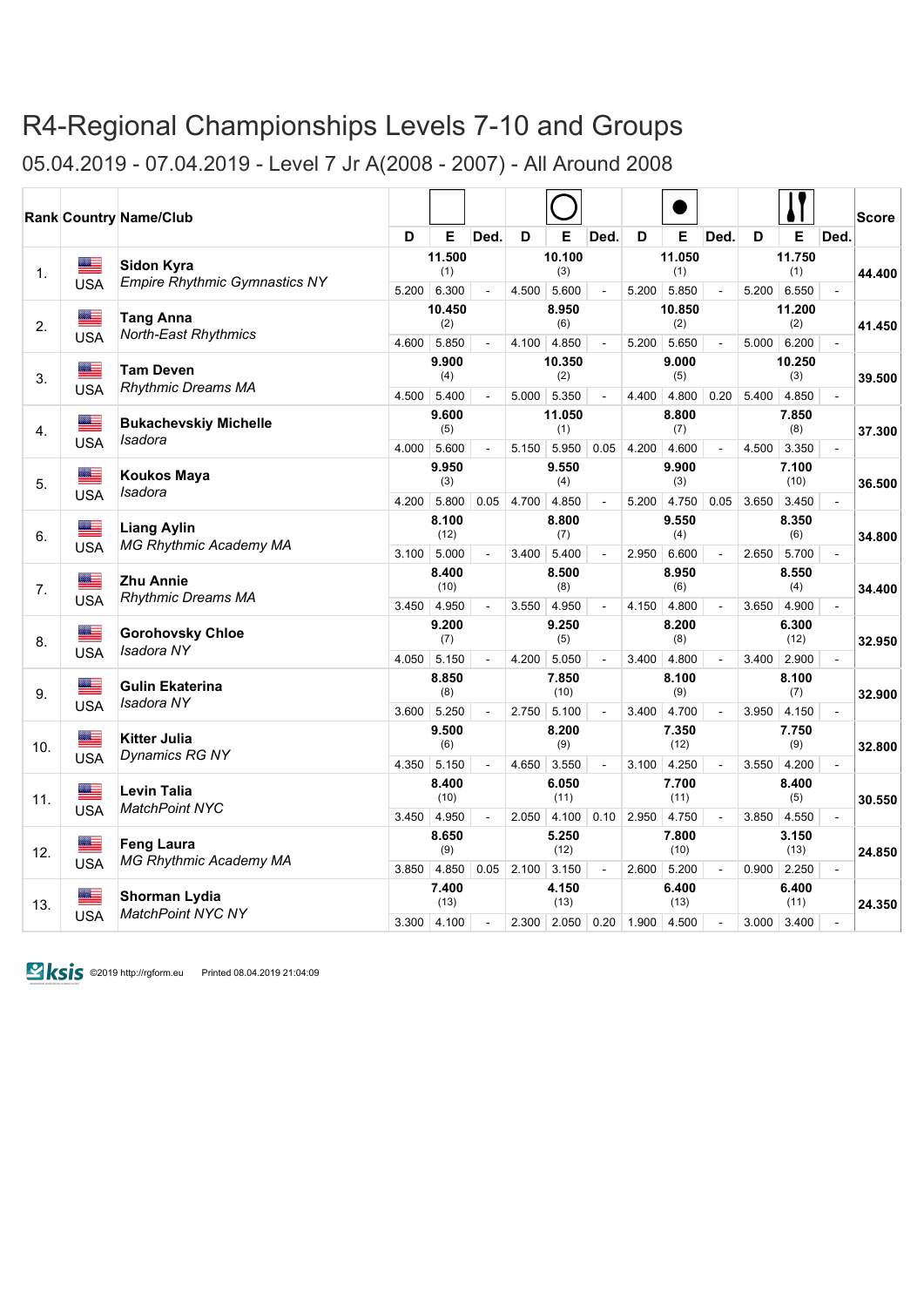05.04.2019 - 07.04.2019 - Level 7 Jr B(2006-2005-2004) - All Around

|    |            | <b>Rank Country Name/Club</b>                       |       |               |      |       |               |      |       |               |                          |       |              |          | Score  |
|----|------------|-----------------------------------------------------|-------|---------------|------|-------|---------------|------|-------|---------------|--------------------------|-------|--------------|----------|--------|
|    |            |                                                     | D     | E             | Ded. | D     | Е             | Ded. | D     | Е             | Ded.                     | D     | E            | Ded.     |        |
| 1. | ▀          | <b>Chen Jodie</b><br><b>North-East Rhythmics</b>    |       | 10.400<br>(1) |      |       | 9.700<br>(3)  |      |       | 11.400<br>(1) |                          |       | 8.800<br>(4) |          | 40.300 |
|    | <b>USA</b> |                                                     | 4.400 | 6.000         |      | 4.800 | 4.950         | 0.05 | 4.850 | 6.550         | $\overline{\phantom{a}}$ | 4.150 | 4.650        | $\omega$ |        |
| 2. | ≝          | Kao Kaitlyn<br><b>Empire Rhythmic Gymnastics NY</b> |       | 10.250<br>(2) |      |       | 10.450<br>(1) |      |       | 8.450<br>(3)  |                          |       | 8.200<br>(5) |          | 37.350 |
|    | <b>USA</b> |                                                     | 4.800 | 5.450         |      | 4.450 | 6.000         | ÷.   | 3.900 | 4.550         | $\overline{a}$           | 3.500 | 4.700        | $\sim$   |        |
| 3. | $\equiv$   | <b>Rhinelander Eva</b>                              |       | 10.200<br>(3) |      |       | 10.250<br>(2) |      |       | 5.150<br>(7)  |                          |       | 9.150<br>(3) |          | 34.750 |
|    | <b>USA</b> | <b>North-East Rhythmics MA</b>                      | 4.350 | 5.850         |      | 3.600 | 6.650         | ÷.   | 2.450 | 3.000         | 0.30                     | 3.500 | 5.650        | $\omega$ |        |
| 4. | $\equiv$   | <b>Hopkin Jane</b>                                  |       | 8.900<br>(5)  |      |       | 7.850<br>(4)  |      |       | 9.200<br>(2)  |                          |       | 8.000<br>(6) |          | 33.950 |
|    | <b>USA</b> | <b>MG Rhythmic Academy</b>                          | 3.200 | 5.700         |      | 3.100 | 4.750         |      | 3.400 | 5.800         | $\bar{a}$                | 3.800 | 4.200        | $\omega$ |        |
| 5. | =          | <b>Grinberg Emily</b>                               |       | 7.250<br>(8)  |      |       | 7.700<br>(5)  |      |       | 7.000<br>(5)  |                          |       | 9.550<br>(1) |          | 31.500 |
|    | <b>USA</b> | Gold Ray Rhythmic                                   | 2.750 | 4.500         |      | 3.400 | 4.300         |      | 2.750 | 4.250         |                          | 3.650 | 5.900        |          |        |
| 6. | ▀          | Tsiporukha Mia                                      |       | 8.650<br>(6)  |      |       | 6.700<br>(7)  |      |       | 8.100<br>(4)  |                          |       | 7.550<br>(7) |          | 31.000 |
|    | <b>USA</b> | Gold Ray Rhythmic                                   | 3.550 | 5.100         |      | 2.350 | 4.350         |      | 3.400 | 4.700         |                          | 3.450 | 4.100        |          |        |
| 7. | =          | <b>Tutelman Florine</b>                             |       | 9.350<br>(4)  |      |       | 7.000<br>(6)  |      |       | 4.150<br>(8)  |                          |       | 9.200<br>(2) |          | 29.700 |
|    | <b>USA</b> | Gold Ray Rhythmic                                   | 3.900 | 5.450         |      | 3.250 | 3.950         | 0.20 | 2.100 | 2.250         | 0.20                     | 4.150 | 5.050        |          |        |
| 8. | ≝          | <b>Tobiyash Lily</b><br>MatchPoint NYC NY           |       | 7.600<br>(7)  |      |       | 4.300<br>(8)  |      |       | 5.650<br>(6)  |                          |       | 5.500<br>(8) |          | 23.050 |
|    | <b>USA</b> |                                                     | 3.700 | 3.900         |      | 2.050 | 2.850         | 0.60 | 3.600 | 2.750         | 0.70                     | 2.800 | 2.700        | $\sim$   |        |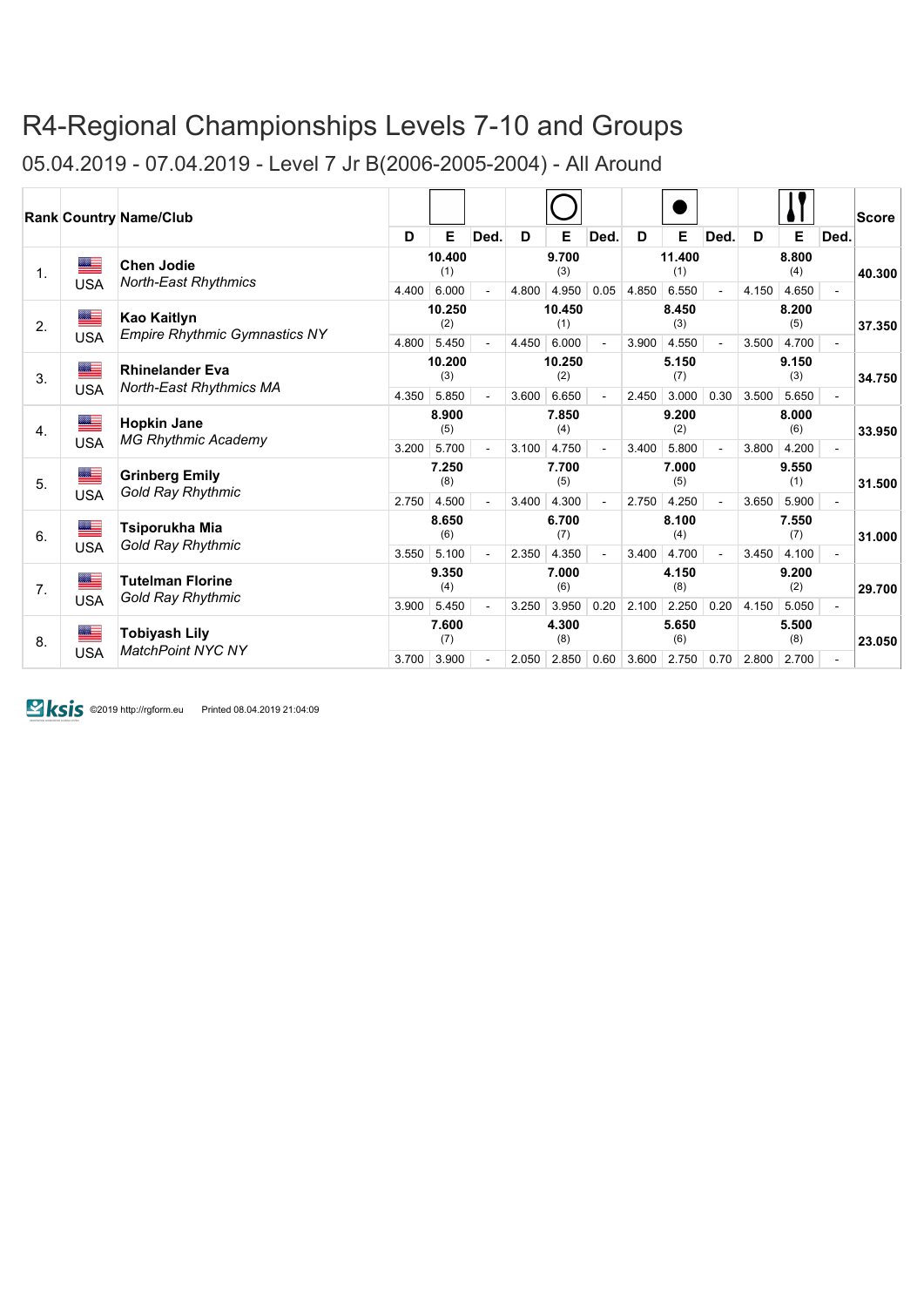05.04.2019 - 07.04.2019 - Level 8 Jr A(2008 - 2007) - All Around

| <b>Rank Country Name/Club</b><br>Е<br>Е<br>D<br>E<br>Ded.<br>D<br>Ded.<br>D<br>E<br>Ded.<br>D<br>Ded.<br>11.150<br>12.900<br>11.600<br>11.050<br>█≡<br><b>Kim Jessica</b><br>(7)<br>(1)<br>(3)<br>(3)<br>1.<br>Rhythmic Dreams MA<br><b>USA</b><br>6.150<br>4.800<br>6.350<br>6.000<br>6.900<br>4.900<br>6.700<br>4.900<br>$\sim$<br>$\sim$<br>$\bar{a}$<br>÷.<br>11.350<br>11.800<br>11.650<br>10.200<br>██<br>Abayeva Milana<br>(10)<br>(4)<br>(2)<br>(2)<br>2.<br>Isadora NY<br><b>USA</b><br>6.700<br>6.050<br>5.100<br>6.000<br>5.750<br>5.100<br>5.750<br>0.10<br>4.650<br>÷,<br>11.350<br>10.800<br>12.400<br>9.950<br>█▆<br><b>Weinstein Alice</b><br>(4)<br>(5)<br>(1)<br>(5)<br>3.<br>Isadora NY<br><b>USA</b><br>5.000 6.350<br>5.350<br>5.800<br>5.250<br>5.450<br>6.600<br>4.700<br>$\equiv$<br>÷,<br>12.050<br>10.850<br>11.050<br>10.050<br>█▆<br><b>Bukatar Emma</b><br>(3)<br>(4)<br>(7)<br>(4)<br>4.<br><b>Empire Rhythmic Gymnastics NY</b><br><b>USA</b><br>5.350<br>5.100 6.950<br>5.400<br>5.450<br>4.900<br>6.150<br>4.750<br>0.05<br>$\blacksquare$<br>11.600<br>12.300<br>11.100<br>8.800<br>█≡<br><b>Forest Kaylee</b><br>(2)<br>(3)<br>(6)<br>(10)<br>5.<br><b>Empire Rhythmic Gymnastics NY</b><br><b>USA</b><br>5.200 7.100<br>6.500<br>6.100<br>4.500<br>5.100<br>5.000<br>4.300<br>10.750<br>10.650<br>10.500<br>11.750<br>≝<br><b>Lee Chloe</b><br>(8)<br>(9)<br>(1)<br>(7)<br>6. | Score  |
|-------------------------------------------------------------------------------------------------------------------------------------------------------------------------------------------------------------------------------------------------------------------------------------------------------------------------------------------------------------------------------------------------------------------------------------------------------------------------------------------------------------------------------------------------------------------------------------------------------------------------------------------------------------------------------------------------------------------------------------------------------------------------------------------------------------------------------------------------------------------------------------------------------------------------------------------------------------------------------------------------------------------------------------------------------------------------------------------------------------------------------------------------------------------------------------------------------------------------------------------------------------------------------------------------------------------------------------------------------------------------------------------------------------------|--------|
|                                                                                                                                                                                                                                                                                                                                                                                                                                                                                                                                                                                                                                                                                                                                                                                                                                                                                                                                                                                                                                                                                                                                                                                                                                                                                                                                                                                                                   |        |
|                                                                                                                                                                                                                                                                                                                                                                                                                                                                                                                                                                                                                                                                                                                                                                                                                                                                                                                                                                                                                                                                                                                                                                                                                                                                                                                                                                                                                   | 46.700 |
|                                                                                                                                                                                                                                                                                                                                                                                                                                                                                                                                                                                                                                                                                                                                                                                                                                                                                                                                                                                                                                                                                                                                                                                                                                                                                                                                                                                                                   |        |
|                                                                                                                                                                                                                                                                                                                                                                                                                                                                                                                                                                                                                                                                                                                                                                                                                                                                                                                                                                                                                                                                                                                                                                                                                                                                                                                                                                                                                   | 45.000 |
|                                                                                                                                                                                                                                                                                                                                                                                                                                                                                                                                                                                                                                                                                                                                                                                                                                                                                                                                                                                                                                                                                                                                                                                                                                                                                                                                                                                                                   |        |
|                                                                                                                                                                                                                                                                                                                                                                                                                                                                                                                                                                                                                                                                                                                                                                                                                                                                                                                                                                                                                                                                                                                                                                                                                                                                                                                                                                                                                   | 44.500 |
|                                                                                                                                                                                                                                                                                                                                                                                                                                                                                                                                                                                                                                                                                                                                                                                                                                                                                                                                                                                                                                                                                                                                                                                                                                                                                                                                                                                                                   |        |
|                                                                                                                                                                                                                                                                                                                                                                                                                                                                                                                                                                                                                                                                                                                                                                                                                                                                                                                                                                                                                                                                                                                                                                                                                                                                                                                                                                                                                   | 44.000 |
|                                                                                                                                                                                                                                                                                                                                                                                                                                                                                                                                                                                                                                                                                                                                                                                                                                                                                                                                                                                                                                                                                                                                                                                                                                                                                                                                                                                                                   |        |
|                                                                                                                                                                                                                                                                                                                                                                                                                                                                                                                                                                                                                                                                                                                                                                                                                                                                                                                                                                                                                                                                                                                                                                                                                                                                                                                                                                                                                   | 43.800 |
|                                                                                                                                                                                                                                                                                                                                                                                                                                                                                                                                                                                                                                                                                                                                                                                                                                                                                                                                                                                                                                                                                                                                                                                                                                                                                                                                                                                                                   |        |
| <b>Rhythmic Dreams MA</b>                                                                                                                                                                                                                                                                                                                                                                                                                                                                                                                                                                                                                                                                                                                                                                                                                                                                                                                                                                                                                                                                                                                                                                                                                                                                                                                                                                                         | 43.650 |
| <b>USA</b><br>4.450 6.300<br>5.300<br>6.200<br>5.350<br>5.500<br>5.000<br>5.550<br>$\blacksquare$                                                                                                                                                                                                                                                                                                                                                                                                                                                                                                                                                                                                                                                                                                                                                                                                                                                                                                                                                                                                                                                                                                                                                                                                                                                                                                                 |        |
| 10.150<br>11.700<br>12.400<br>8.900<br>█<br>Pototski Ksenia<br>(9)<br>(1)<br>(8)<br>(2)<br>7.<br>MatchPoint NYC NY                                                                                                                                                                                                                                                                                                                                                                                                                                                                                                                                                                                                                                                                                                                                                                                                                                                                                                                                                                                                                                                                                                                                                                                                                                                                                                | 43.150 |
| <b>USA</b><br>5.200 7.200<br>6.350<br>5.300<br>6.400<br>3.950<br>4.950<br>3.800<br>$\omega$<br>$\overline{a}$<br>$\blacksquare$                                                                                                                                                                                                                                                                                                                                                                                                                                                                                                                                                                                                                                                                                                                                                                                                                                                                                                                                                                                                                                                                                                                                                                                                                                                                                   |        |
| <b>Klimashova Elena</b><br>11.300<br>9.500<br>10.850<br>9.600<br>█≡<br>(6)<br>(10)<br>(8)<br>(6)                                                                                                                                                                                                                                                                                                                                                                                                                                                                                                                                                                                                                                                                                                                                                                                                                                                                                                                                                                                                                                                                                                                                                                                                                                                                                                                  |        |
| 8.<br>Rhythmic Stars Gymnastics Academy<br><b>USA</b><br>(RSGA) MA<br>4.050 7.250<br>6.450<br>5.700<br>4.400<br>5.100<br>4.400<br>3.900<br>÷,<br>÷,                                                                                                                                                                                                                                                                                                                                                                                                                                                                                                                                                                                                                                                                                                                                                                                                                                                                                                                                                                                                                                                                                                                                                                                                                                                               | 41.250 |
| 11.500<br>9.800<br>10.800<br>8.650                                                                                                                                                                                                                                                                                                                                                                                                                                                                                                                                                                                                                                                                                                                                                                                                                                                                                                                                                                                                                                                                                                                                                                                                                                                                                                                                                                                |        |
| █▁<br>Lee Isabella<br>(13)<br>(5)<br>(4)<br>(11)<br>9.                                                                                                                                                                                                                                                                                                                                                                                                                                                                                                                                                                                                                                                                                                                                                                                                                                                                                                                                                                                                                                                                                                                                                                                                                                                                                                                                                            | 40.750 |
| MG Rhythmic Academy MA<br><b>USA</b><br>3.900 5.900<br>6.000<br>6.700<br>4.850<br>4.800<br>4.800<br>3.800<br>÷.<br>$\bar{a}$                                                                                                                                                                                                                                                                                                                                                                                                                                                                                                                                                                                                                                                                                                                                                                                                                                                                                                                                                                                                                                                                                                                                                                                                                                                                                      |        |
| 10.650<br>9.850<br>9.450<br>9.250<br><u> a </u><br>Kogan Zlata<br>(9)<br>(9)<br>(12)<br>(8)<br>10.                                                                                                                                                                                                                                                                                                                                                                                                                                                                                                                                                                                                                                                                                                                                                                                                                                                                                                                                                                                                                                                                                                                                                                                                                                                                                                                | 39.200 |
| Isadora NY<br><b>USA</b><br>4.950<br>4.000<br>4.800<br>5.850<br>4.900<br>5.450<br>4.450<br>4.800<br>$\omega$<br>$\sim$<br>$\omega$                                                                                                                                                                                                                                                                                                                                                                                                                                                                                                                                                                                                                                                                                                                                                                                                                                                                                                                                                                                                                                                                                                                                                                                                                                                                                |        |
| 10.200<br>7.050<br>9.700<br>9.550<br>██<br><b>Shapiro Mia</b><br>(10)<br>(14)<br>(11)<br>(7)<br>11.                                                                                                                                                                                                                                                                                                                                                                                                                                                                                                                                                                                                                                                                                                                                                                                                                                                                                                                                                                                                                                                                                                                                                                                                                                                                                                               | 36.500 |
| MatchPoint NYC NY<br><b>USA</b><br>5.550<br>4.600<br>4.700<br>4.650<br>2.450<br>5.000<br>4.450<br>5.100<br>÷,<br>$\blacksquare$                                                                                                                                                                                                                                                                                                                                                                                                                                                                                                                                                                                                                                                                                                                                                                                                                                                                                                                                                                                                                                                                                                                                                                                                                                                                                   |        |
| 10.100<br>6.650<br>11.150<br>8.200<br>██<br>Xu Zoe                                                                                                                                                                                                                                                                                                                                                                                                                                                                                                                                                                                                                                                                                                                                                                                                                                                                                                                                                                                                                                                                                                                                                                                                                                                                                                                                                                |        |
| (11)<br>(15)<br>(5)<br>(12)<br>12.<br><b>Boston Rhythmic Westborough MA</b><br><b>USA</b>                                                                                                                                                                                                                                                                                                                                                                                                                                                                                                                                                                                                                                                                                                                                                                                                                                                                                                                                                                                                                                                                                                                                                                                                                                                                                                                         | 36.100 |
| 5.700<br>5.800<br>3.600<br>3.600<br>4.300<br>3.050<br>5.450<br>4.600<br>÷.<br>$\overline{a}$                                                                                                                                                                                                                                                                                                                                                                                                                                                                                                                                                                                                                                                                                                                                                                                                                                                                                                                                                                                                                                                                                                                                                                                                                                                                                                                      |        |
| 9.900<br>9.200<br>8.650<br>6.750<br><u>a </u><br>Trutayeva Yelyzaveta<br>(12)<br>(11)<br>(13)<br>(14)<br>13.                                                                                                                                                                                                                                                                                                                                                                                                                                                                                                                                                                                                                                                                                                                                                                                                                                                                                                                                                                                                                                                                                                                                                                                                                                                                                                      | 34.500 |
| <b>MG Rhythmic Academy</b><br><b>USA</b><br>3.850<br>6.100<br>0.05<br>3.850<br>5.350<br>3.800<br>4.850<br>2.800<br>3.950<br>$\overline{\phantom{a}}$<br>$\blacksquare$<br>$\blacksquare$                                                                                                                                                                                                                                                                                                                                                                                                                                                                                                                                                                                                                                                                                                                                                                                                                                                                                                                                                                                                                                                                                                                                                                                                                          |        |
| 8.950<br>8.300<br>7.100<br>7.400<br>▓▆<br><b>Shulman Victoria</b>                                                                                                                                                                                                                                                                                                                                                                                                                                                                                                                                                                                                                                                                                                                                                                                                                                                                                                                                                                                                                                                                                                                                                                                                                                                                                                                                                 |        |
| (14)<br>(12)<br>(15)<br>(13)<br>14.<br>Isadora NY<br><b>USA</b>                                                                                                                                                                                                                                                                                                                                                                                                                                                                                                                                                                                                                                                                                                                                                                                                                                                                                                                                                                                                                                                                                                                                                                                                                                                                                                                                                   | 31.750 |
| 3.900<br>4.900<br>4.450<br>0.05<br>3.900<br>3.250<br>3.950<br>3.550<br>0.10<br>4.050<br>0.05                                                                                                                                                                                                                                                                                                                                                                                                                                                                                                                                                                                                                                                                                                                                                                                                                                                                                                                                                                                                                                                                                                                                                                                                                                                                                                                      |        |
| 8.650<br>7.950<br>8.450<br>6.050<br>█▁<br><b>Chichelnitsky Jessica</b><br>(15)<br>(13)<br>(14)<br>(15)<br>15.                                                                                                                                                                                                                                                                                                                                                                                                                                                                                                                                                                                                                                                                                                                                                                                                                                                                                                                                                                                                                                                                                                                                                                                                                                                                                                     | 31.100 |
| Isadora NY<br><b>USA</b><br>3.900 4.750<br> 4.150<br>3.700<br>3.450 2.600<br>3.800<br>4.750<br>$\bar{a}$<br>÷,<br>÷,                                                                                                                                                                                                                                                                                                                                                                                                                                                                                                                                                                                                                                                                                                                                                                                                                                                                                                                                                                                                                                                                                                                                                                                                                                                                                              |        |

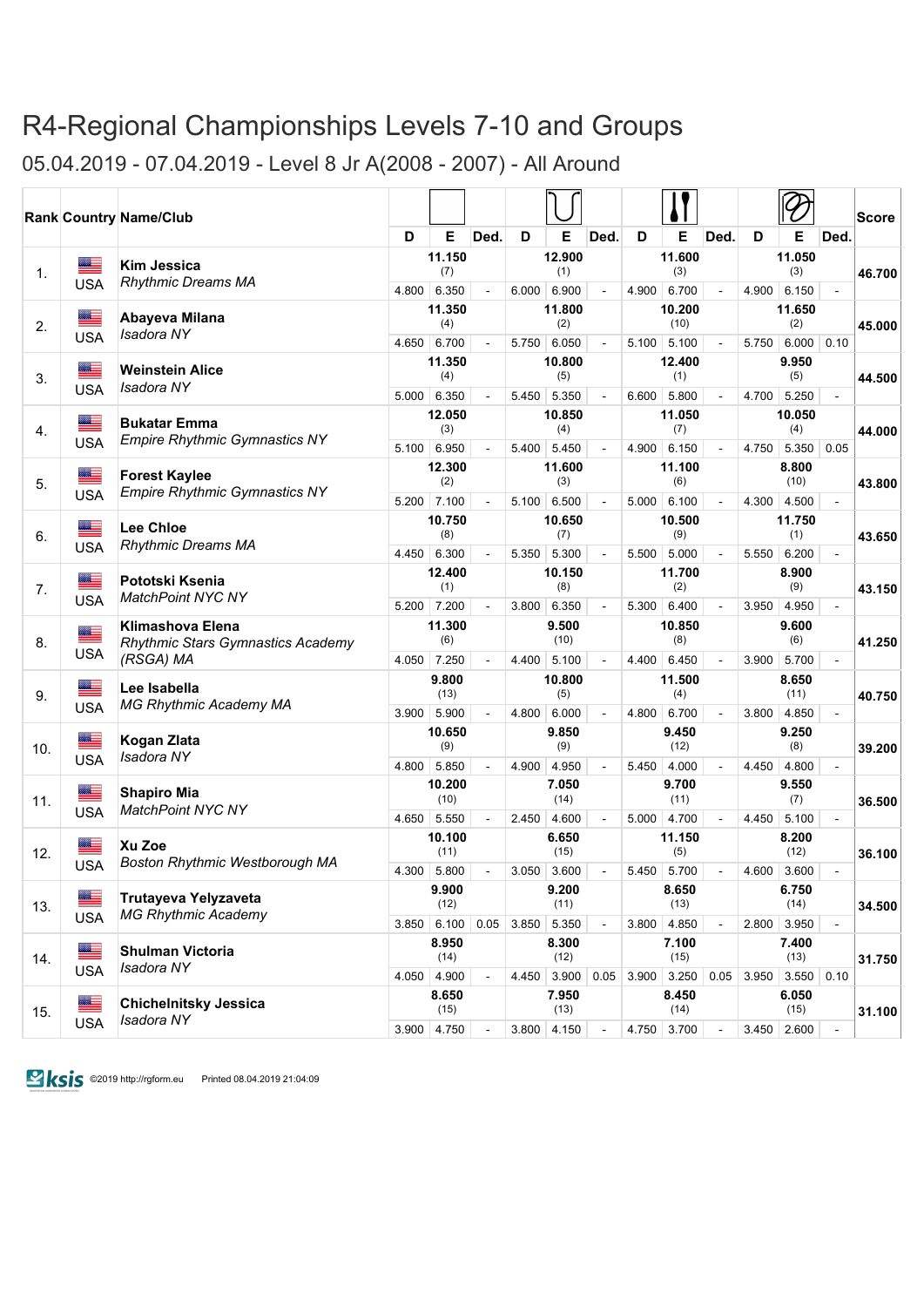05.04.2019 - 07.04.2019 - Level 8 Jr B(2006-2005-2004) - All Around

|     |                  | <b>Rank Country Name/Club</b>                                 |       |                        |                |       |                        |                          |       |                        |                          |       |                        |              | <b>Score</b> |
|-----|------------------|---------------------------------------------------------------|-------|------------------------|----------------|-------|------------------------|--------------------------|-------|------------------------|--------------------------|-------|------------------------|--------------|--------------|
|     |                  |                                                               | D     | E                      | Ded.           | D     | E                      | <b>Ded</b>               | D     | E                      | Ded.                     | D     | E                      | Ded.         |              |
| 1.  | ▆▆<br><b>USA</b> | <b>Loomis Cordelia</b><br><b>Rhythmic Dreams</b>              | 5.100 | 10.950<br>(3)<br>5.900 | 0.05           | 5.150 | 11.500<br>(1)<br>6.350 | $\sim$                   | 5.300 | 12.300<br>(1)<br>7.000 | $\blacksquare$           | 5.050 | 11.100<br>(1)<br>6.050 | $\omega$     | 45.850       |
| 2.  | ▆▆               | Perevozchikova Marina<br>CT Rhythmic Gymnastics Academy (CTR) |       | 10.200<br>(6)          |                |       | 10.550<br>(2)          |                          |       | 10.200<br>(3)          |                          |       | 10.650<br>(3)          |              | 41.600       |
|     | <b>USA</b>       | CТ                                                            | 4.800 | 5.400<br>11.200        | $\blacksquare$ | 4.750 | 5.800<br>8.000         | $\bar{\phantom{a}}$      | 4.950 | 5.250<br>11.350        | $\blacksquare$           | 5.400 | 5.250<br>10.750        | $\omega$     |              |
| 3.  | ▆▆<br><b>USA</b> | <b>Miotto Caterina</b><br>North-East Rhythmics                | 4.700 | (1)<br>6.500           | $\blacksquare$ | 3.950 | (9)<br>4.050           | ä,                       | 5.150 | (2)<br>6.200           | $\blacksquare$           | 4.350 | (2)<br>6.400           | $\omega$     | 41.300       |
| 4.  | Œ                | <b>Ma Jessie</b>                                              |       | 11.000<br>(2)          |                |       | 8.300<br>(8)           |                          |       | 9.950<br>(4)           |                          |       | 8.750<br>(7)           |              | 38.000       |
|     | <b>USA</b>       | <b>North-East Rhythmics</b>                                   | 4.400 | 6.600<br>9.100         | $\sim$         | 3.800 | 4.500<br>9.050         | $\sim$                   | 4.650 | 5.350<br>9.950         | 0.05                     | 3.850 | 4.900<br>9.050         | $\omega$     |              |
| 5.  | █<br><b>USA</b>  | <b>Athanasopoulos Phoebe</b><br>Isadora NY                    | 4.450 | (10)<br>4.650          | $\sim$         | 5.300 | (5)<br>3.750           | ä,                       | 5.900 | (4)<br>4.050           | $\Box$                   | 5.050 | (5)<br>4.000           | $\mathbf{r}$ | 37.150       |
| 6.  | Œ                | Lipo Amelia                                                   |       | 10.500<br>(5)          |                |       | 8.750<br>(7)           |                          |       | 9.200<br>(8)           |                          |       | 8.400<br>(8)           |              | 36.850       |
|     | <b>USA</b>       | Gold Ray Rhythmic                                             | 4.850 | 5.650<br>9.500         | $\sim$         | 4.300 | 4.450<br>7.600         | $\sim$                   | 5.400 | 4.000<br>9.800         | 0.20                     | 4.150 | 4.300<br>9.700         | 0.05         |              |
| 7.  | Æ<br><b>USA</b>  | <b>Wu Allison</b><br>North-East Rhythmics                     |       | (8)<br>4.450 5.050     | $\overline{a}$ | 2.500 | (11)<br>5.100          | $\overline{\phantom{a}}$ | 4.050 | (7)<br>5.750           | $\overline{\phantom{a}}$ |       | (4)<br>4.450 5.250     | $\omega$     | 36.600       |
| 8.  | █<br><b>USA</b>  | <b>Farberov Alexis</b><br>Gold Ray Rhythmic                   |       | 8.650<br>(12)          |                |       | 10.000<br>(3)          |                          |       | 9.850<br>(6)           |                          |       | 7.750<br>(9)           |              | 36.250       |
|     | ▆▆               | <b>Sklyar Aleena</b>                                          | 3.400 | 5.250<br>9.950         | $\sim$         | 5.150 | 4.900<br>9.050         | 0.05                     | 4.750 | 5.100<br>8.150         | L.                       | 3.900 | 3.850<br>7.650         | $\omega$     |              |
| 9.  | <b>USA</b>       | <b>MatchPoint NYC NY</b>                                      |       | (7)<br>4.200 5.750     | $\bar{a}$      | 3.100 | (5)<br>5.950           | $\bar{\phantom{a}}$      | 4.000 | (10)<br>4.150          | $\blacksquare$           | 4.100 | (10)<br>3.550          | $\omega$     | 34.800       |
| 10. | ▆▆<br><b>USA</b> | <b>Romans Ariana</b><br><b>Empire Rhythmic Gymnastics NY</b>  |       | 9.500<br>(8)           |                |       | 9.150<br>(4)           |                          |       | 7.050<br>(12)          |                          |       | 9.000<br>(6)           |              | 34.700       |
|     | █≡               | <b>Chen Allysa</b>                                            | 4.950 | 4.550<br>8.450<br>(13) | $\omega$       | 3.900 | 5.250<br>7.350<br>(12) | $\sim$                   | 3.350 | 3.750<br>8.550<br>(9)  | 0.05                     | 5.100 | 3.900<br>7.250<br>(11) | $\omega$     | 31.600       |
| 11. | <b>USA</b>       | <b>MG Rhythmic Academy MA</b>                                 |       | $3.000$ 5.450          | $\overline{a}$ | 2.800 | 4.550                  |                          | 3.150 | 5.400                  | $\overline{a}$           | 2.850 | 4.500                  | 0.10         |              |
| 12. | ▀<br><b>USA</b>  | Liu Sophia<br>North-East Rhythmics                            |       | 8.900<br>(11)          |                |       | 8.000<br>(9)           |                          |       | 7.400<br>(11)          |                          |       | 7.050<br>(12)          |              | 31.350       |
| 13. | ▓▆               | <b>Zaretser Anna</b>                                          | 4.300 | 4.600<br>7.900<br>(14) | $\blacksquare$ | 3.000 | 5.000<br>4.450<br>(13) | $\sim$                   | 3.500 | 3.900<br>6.700<br>(13) | $\omega$                 | 2.950 | 4.100<br>5.850<br>(13) | $\sim$       | 24.900       |
|     | <b>USA</b>       | Isadora NY                                                    |       | 3.650 4.250            | $\omega$       | 1.800 | 2.650                  | $\sim$                   | 3.450 | 3.250                  | $\sim$                   | 2.650 | 3.200                  | $\sim$       |              |
| 14. | æ                | <b>Novikov Melanie</b><br>Gold Ray Rhythmic                   |       | 10.750<br>(4)          |                |       | ÷                      |                          |       | $\ddot{\phantom{1}}$   |                          |       | ä,                     |              | 10.750       |
|     | <b>USA</b>       |                                                               |       | 4.450 6.300            |                |       | $\overline{a}$         | $\overline{a}$           |       | $\overline{a}$         | $\overline{a}$           |       | $\overline{a}$         | $\sim$       |              |

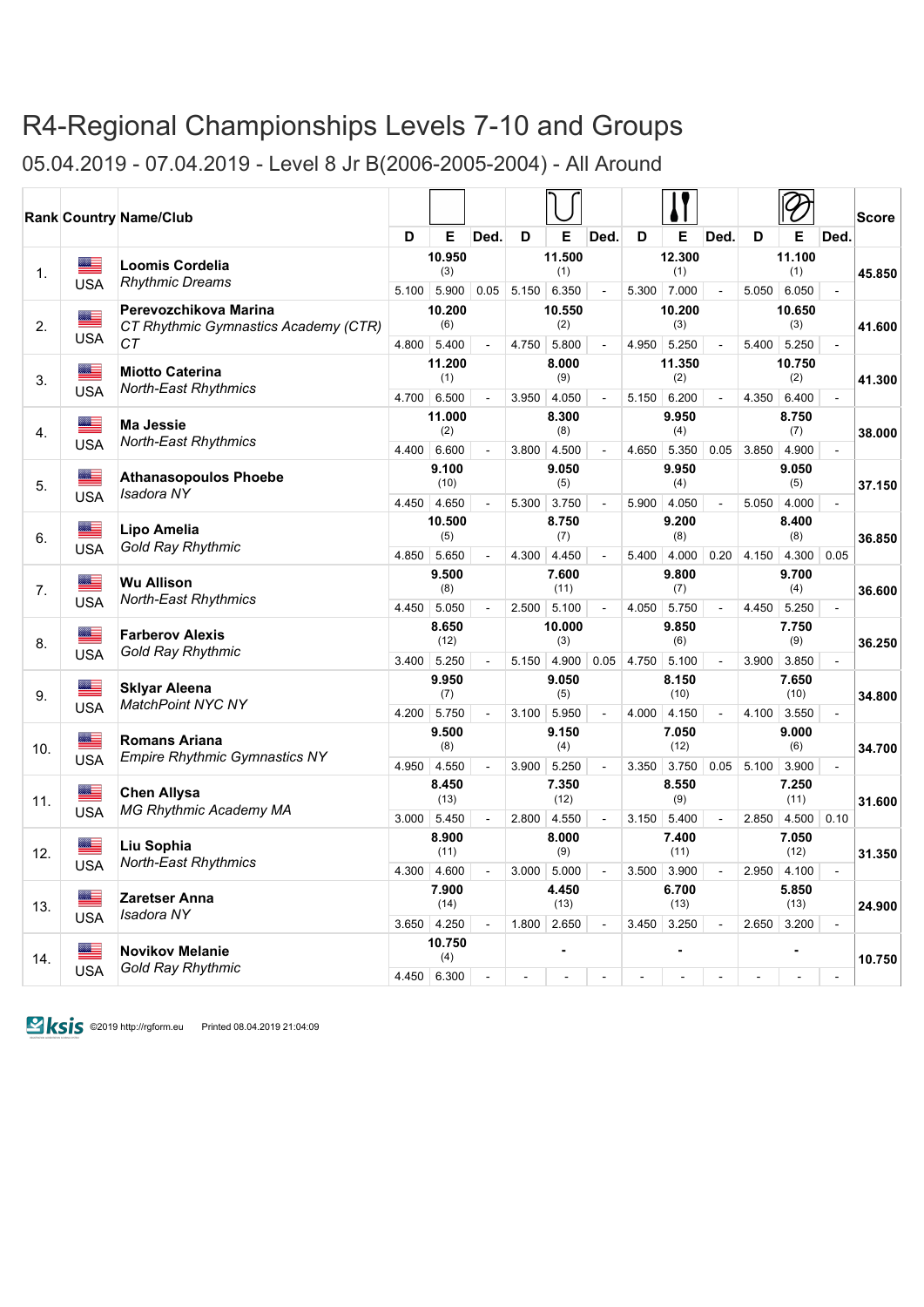05.04.2019 - 07.04.2019 - Level 9 Hope(2008 -2007) - All Around

|    |          | <b>Rank Country Name/Club</b>                 | D     | Е                      | Ded. |              | Е                      | Ded. | D     | Е                      | Ded. |       | Е                      | Ded. | ∣Score ∶ |
|----|----------|-----------------------------------------------|-------|------------------------|------|--------------|------------------------|------|-------|------------------------|------|-------|------------------------|------|----------|
| ι. | ▀<br>USA | <b>Gow Gemma</b><br><b>Rhythmic Dreams MA</b> | 7.100 | 12.750<br>(1)<br>5.700 |      | $0.05$ 7.750 | 15.000<br>(1)<br>7.250 |      | 7.200 | 13.200<br>(1)<br>6.600 | 0.60 | 7.050 | 13.850<br>(1)<br>6.850 | 0.05 | 54.800   |
| 2. | $\equiv$ | Daryaeva Alexandra<br>MatchPoint NYC NY       |       | 9.450<br>(2)           |      |              | 9.800<br>(2)           |      |       | 9.900<br>(2)           |      |       | 10.300<br>(2)          |      | 39.450   |
|    | USA      |                                               | 5.100 | 4.350                  |      | 5.300        | 4.500                  |      | 5.800 | 4.200                  | 0.10 | 5.550 | 5.050                  | 0.30 |          |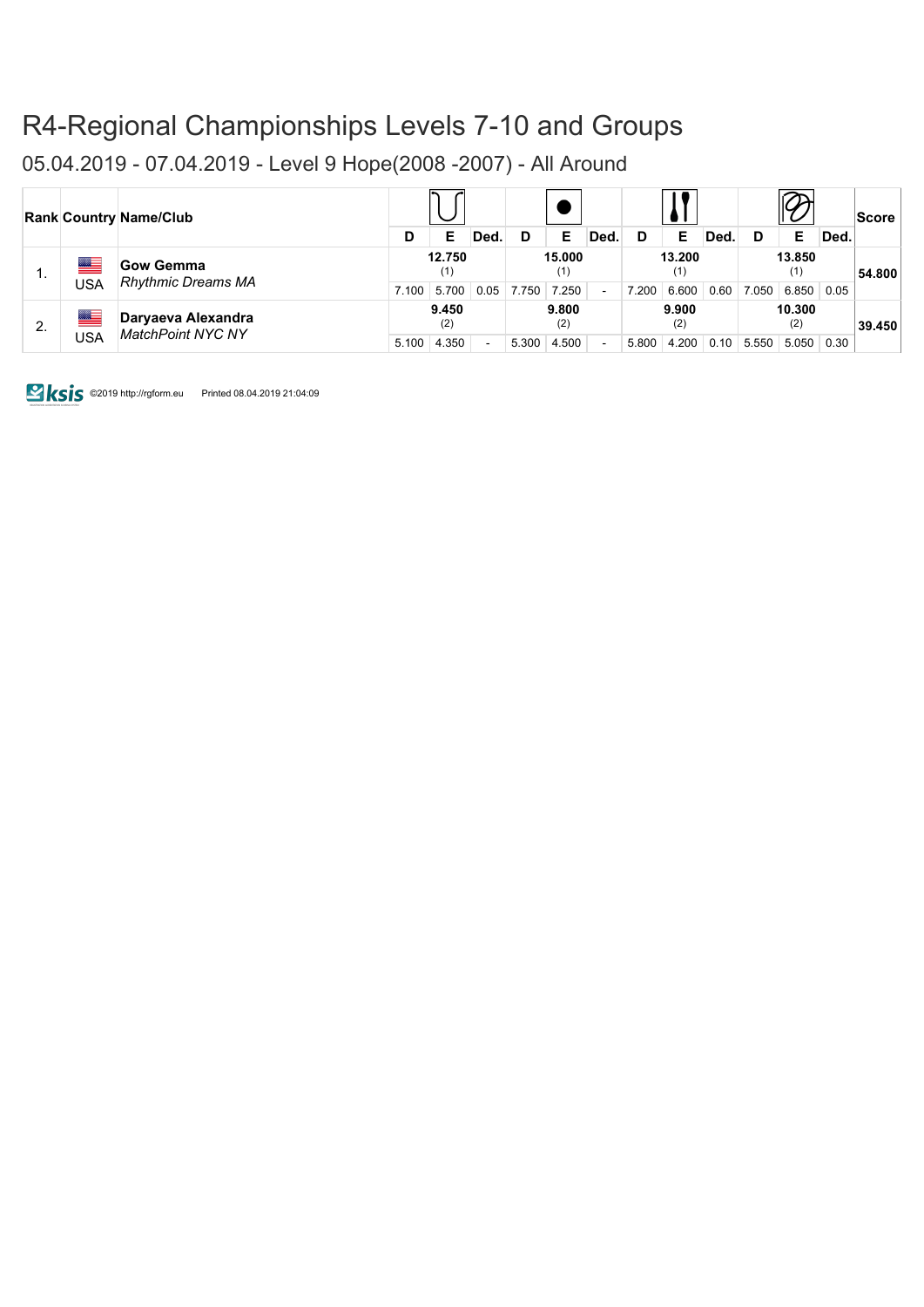05.04.2019 - 07.04.2019 - Level 9 Jr 2006(2006) - All Around

|     |                  | <b>Rank Country Name/Club</b>                                    |       |               |                |       |               |                |       |               |                |       |               |      | Score  |
|-----|------------------|------------------------------------------------------------------|-------|---------------|----------------|-------|---------------|----------------|-------|---------------|----------------|-------|---------------|------|--------|
|     |                  |                                                                  | D     | E             | Ded.           | D     | Е             | <b>Ded</b>     | D     | E             | Ded.           | D     | E             | Ded. |        |
| 1.  | ▆▆               | <b>Kuno Camiah</b>                                               |       | 12.250<br>(2) |                |       | 11.750<br>(4) |                |       | 13.600<br>(1) |                |       | 11.800<br>(2) |      | 49.400 |
|     | <b>USA</b>       | <b>Empire Rhythmic Gymnastics NY</b>                             | 6.200 | 6.050         |                | 6.250 | 5.500         |                | 6.900 | 6.700         |                | 6.250 | 5.600         | 0.05 |        |
| 2.  | ▆▆               | <b>Khlopin Ava</b><br><i><b>Isadora</b></i>                      |       | 11.650<br>(3) |                |       | 13.000<br>(1) |                |       | 11.400<br>(7) |                |       | 11.450<br>(3) |      | 47.500 |
|     | <b>USA</b>       |                                                                  | 6.350 | 5.300         |                | 7.150 | 5.850         |                | 6.900 | 4.500         | $\overline{a}$ | 6.650 | 4.800         |      |        |
| 3.  | ▇≡               | <b>Bukatar Mia</b><br><b>Empire Rhythmic Gymnastics NY</b>       |       | 11.200<br>(4) |                |       | 11.250<br>(7) |                |       | 10.750<br>(9) |                |       | 12.750<br>(1) |      | 45.950 |
|     | <b>USA</b>       |                                                                  | 5.300 | 5.900         |                | 6.400 | 4.850         |                | 5.650 | 5.100         |                | 6.400 | 6.350         |      |        |
| 4.  | ▇≡               | <b>Wang Ashley</b><br><b>Rhythmic Dreams MA</b>                  |       | 12.750<br>(1) |                |       | 9.500<br>(9)  |                |       | 11.800<br>(5) |                |       | 11.300<br>(4) |      | 45.350 |
|     | <b>USA</b>       |                                                                  | 6.800 | 5.950         |                | 5.800 | 4.300         | 0.60           | 7.000 | 4.800         |                | 5.850 | 5.450         |      |        |
| 5.  | ≝<br><b>USA</b>  | <b>Karlov Jacqueline</b><br>Isadora                              |       | 9.650<br>(8)  |                |       | 12.050<br>(2) |                |       | 13.350<br>(2) |                |       | 9.750<br>(7)  |      | 44.800 |
|     |                  |                                                                  | 5.250 | 4.700         | 0.30           | 7.100 | 4.950         |                | 7.400 | 6.000         | 0.05           | 5.900 | 3.850         |      |        |
| 6.  | ▆▆               | <b>Gressel Leah</b><br><b>Rhythmic Stars Gymnastics Academy</b>  |       | 11.150<br>(5) |                |       | 12.050<br>(2) |                |       | 11.000<br>(8) |                |       | 10.050<br>(6) |      | 44.250 |
|     | <b>USA</b>       | (RSGA) MA                                                        | 5.450 | 5.700         |                | 6.000 | 6.050         |                | 6.400 | 4.600         | L.             | 4.550 | 5.500         |      |        |
| 7.  | <u>a </u>        | <b>Anderson Zoe</b><br><b>Rhythmic Dreams MA</b>                 |       | 9.700<br>(7)  |                |       | 11.350<br>(6) |                |       | 11.500<br>(6) |                |       | 10.250<br>(5) |      | 42.800 |
|     | <b>USA</b>       |                                                                  | 5.200 | 4.500         |                | 6.200 | 5.150         |                | 5.900 | 5.600         | $\overline{a}$ | 5.700 | 4.550         |      |        |
| 8.  | █≡               | <b>Odikadze Liza</b>                                             |       | 9.550<br>(9)  |                |       | 11.600<br>(5) |                |       | 12.050<br>(3) |                |       | 9.000<br>(9)  |      | 42.200 |
|     | <b>USA</b>       | <b>MG Rhythmic Academy MA</b>                                    | 4.350 | 5.300         | 0.10           | 5.700 | 5.900         |                | 6.150 | 5.900         | $\overline{a}$ | 4.750 | 4.250         |      |        |
| 9.  | ▆▆<br><b>USA</b> | <b>Gorodnitskiy Deya</b><br>CT Rhythmic Gymnastics Academy (CTR) |       | 10.000<br>(6) |                |       | 9.250<br>(10) |                |       | 11.950<br>(4) |                |       | 9.750<br>(7)  |      | 40.950 |
|     |                  | CT                                                               | 4.900 | 5.100         |                | 5.950 | 3.300         | $\sim$         | 6.050 | 5.900         | $\overline{a}$ | 5.250 | 4.500         |      |        |
| 10. | <u>a a</u>       | <b>Korsunskiy Rebecca</b><br><b>Isadora</b>                      |       | 8.800<br>(10) |                |       | 9.950<br>(8)  |                |       | 9.800<br>(10) |                |       | 5.250<br>(10) |      | 33.800 |
|     | <b>USA</b>       |                                                                  | 5.100 | 3.700         | $\blacksquare$ | 6.150 | 3.800         | $\blacksquare$ | 5.800 | 4.000         | $\blacksquare$ | 3.500 | 1.800         | 0.05 |        |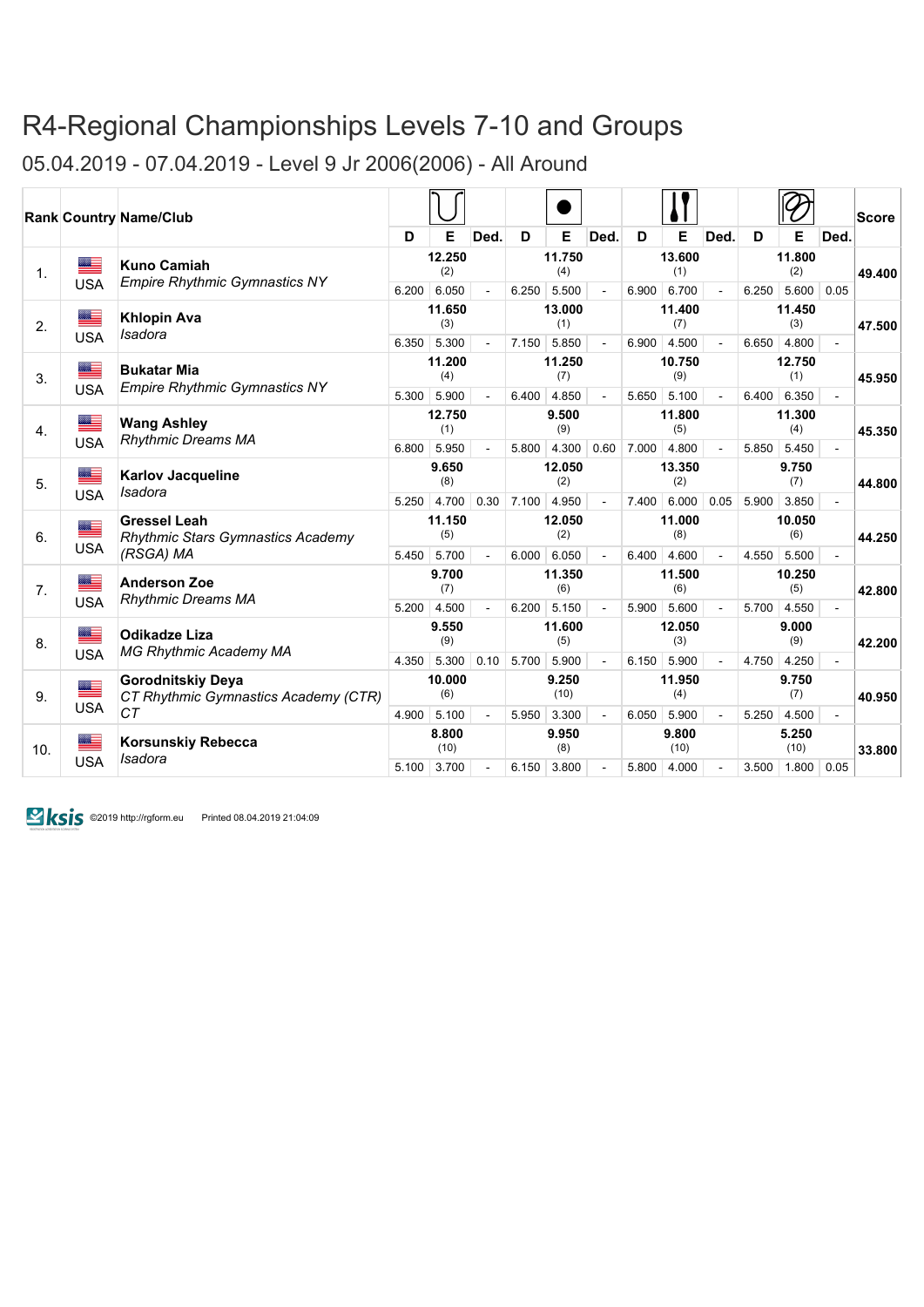05.04.2019 - 07.04.2019 - Level 9 Jr 2005(2005) - All Around

|     |                  | <b>Rank Country Name/Club</b>                                 |       |               |                          |       |               |                |       |               |                |       |               |                | Score  |
|-----|------------------|---------------------------------------------------------------|-------|---------------|--------------------------|-------|---------------|----------------|-------|---------------|----------------|-------|---------------|----------------|--------|
|     |                  |                                                               | D     | E             | Ded.                     | D     | Е             | <b>Ded</b>     | D     | E             | Ded.           | D     | E             | Ded.           |        |
| 1.  | █▀<br><b>USA</b> | <b>Furer Sophia</b><br>Isadora                                |       | 13.000<br>(1) |                          |       | 14.600<br>(1) |                |       | 14.000<br>(1) |                |       | 12.100<br>(2) |                | 53.700 |
|     |                  |                                                               | 7.000 | 6.000         | $\overline{a}$           | 7.950 | 6.650         | $\overline{a}$ | 7.700 | 6.300         | $\overline{a}$ | 6.550 | 5.550         | $\sim$         |        |
| 2.  | ▀<br><b>USA</b>  | <b>Pildegovica Lize</b><br>Isadora                            |       | 11.050<br>(3) |                          |       | 13.000<br>(2) |                |       | 12.250<br>(3) |                |       | 12.450<br>(1) |                | 48.750 |
|     |                  |                                                               | 5.700 | 5.350         | $\sim$                   | 7.300 | 5.700         | $\sim$         | 6.150 | 6.100         | $\sim$         | 7.050 | 5.400         |                |        |
| 3.  | ≝                | <b>Weinstein Maya</b>                                         |       | 10.750<br>(4) |                          |       | 12.400<br>(3) |                |       | 12.900<br>(2) |                |       | 10.850<br>(4) |                | 46.900 |
|     | <b>USA</b>       | Isadora                                                       | 5.650 | 5.100         |                          | 6.950 | 5.450         |                | 6.200 | 6.700         | ÷,             | 6.050 | 4.800         |                |        |
| 4.  | ≝                | <b>Liang Jodie</b>                                            |       | 12.150<br>(2) |                          |       | 9.900<br>(7)  |                |       | 10.950<br>(4) |                |       | 10.900<br>(3) |                | 43.900 |
|     | <b>USA</b>       | Empire Rhythmic Gymnastics NY                                 |       | 6.050   6.100 |                          | 5.900 | 4.000         | $\overline{a}$ | 5.350 | 5.600         | $\overline{a}$ | 5.500 | 5.400         | $\mathbf{r}$   |        |
| 5.  | █≡               | <b>Eldamaa Christina</b><br>Rhythmic Stars Gymnastics Academy |       | 10.100<br>(6) |                          |       | 12.150<br>(4) |                |       | 10.050<br>(7) |                |       | 10.250<br>(5) |                | 42.550 |
|     | <b>USA</b>       | (RSGA)                                                        | 4.550 | 5.550         |                          | 6.300 | 5.850         |                | 5.550 | 4.500         |                | 4.500 | 5.750         |                |        |
| 6.  | ▓≡               | <b>Shevchukevych Nicole</b>                                   |       | 8.800<br>(8)  |                          |       | 10.800<br>(6) |                |       | 10.600<br>(5) |                |       | 8.050<br>(8)  |                | 38.250 |
|     | <b>USA</b>       | <b>Isadora</b>                                                | 4.950 | 3.900         | 0.05                     | 6.750 | 4.050         |                | 6.000 | 4.600         |                | 4.350 | 3.700         |                |        |
| 7.  | █                | <b>Jiang Sophia</b>                                           |       | 9.350<br>(7)  |                          |       | 10.950<br>(5) |                |       | 10.050<br>(7) |                |       | 7.850<br>(10) |                | 38.200 |
|     | <b>USA</b>       | <b>Empire Rhythmic Gymnastics NY</b>                          | 4.600 | 4.750         | $\overline{\phantom{a}}$ | 5.500 | 5.450         | $\overline{a}$ | 5.650 | 4.400         | L.             | 4.600 | 3.250         | $\blacksquare$ |        |
| 8.  | ≝                | <b>Lucks Allison</b>                                          |       | 8.700<br>(9)  |                          |       | 9.350<br>(9)  |                |       | 9.750<br>(9)  |                |       | 9.650<br>(6)  |                | 37.450 |
|     | <b>USA</b>       | <b>Empire Rhythmic Gymnastics NY</b>                          | 4.050 | 4.650         |                          | 5.200 | 4.150         |                | 5.550 | 4.200         |                | 5.350 | 4.600         | 0.30           |        |
| 9.  | ▆▆               | <b>Kang Claire</b><br><b>Rhythmic Dreams MA</b>               |       | 10.250<br>(5) |                          |       | 8.250<br>(11) |                |       | 10.350<br>(6) |                |       | 7.900<br>(9)  |                | 36.750 |
|     | <b>USA</b>       |                                                               | 5.900 | 4.400         | 0.05                     | 5.900 | 2.350         | $\sim$         | 5.300 | 5.050         | L.             | 4.400 | 3.800         | 0.30           |        |
| 10. | Æ                | Kolotsi Victoria                                              |       | 7.100<br>(12) |                          |       | 9.700<br>(8)  |                |       | 9.100<br>(11) |                |       | 8.400<br>(7)  |                | 34.300 |
|     | <b>USA</b>       | Isadora                                                       | 4.500 | 2.600         | $\omega$                 | 5.350 | 4.350         | $\sim$         | 5.050 | 4.350         | 0.30           | 4.700 | 3.750         | 0.05           |        |
| 11. | ≝                | <b>Pisarevskiy Stephanie</b>                                  |       | 8.650<br>(10) |                          |       | 8.350<br>(10) |                |       | 9.500<br>(10) |                |       | 4.000<br>(12) |                | 30.500 |
|     | <b>USA</b>       | <b>MatchPoint NYC</b>                                         | 4.350 | 4.400         | 0.10                     | 4.550 | 3.800         | $\sim$         | 4.850 | 4.650         | $\blacksquare$ | 2.150 | 1.850         |                |        |
| 12. | <u>a B</u>       | <b>Tumakaeva Diana</b>                                        |       | 8.250<br>(11) |                          |       | 6.050<br>(12) |                |       | 7.850<br>(12) |                |       | 5.200<br>(11) |                | 27.350 |
|     | <b>USA</b>       | Isadora                                                       |       | $3.800$ 4.450 |                          | 4.600 | 2.050         | 0.60           | 4.700 | 3.150         | ÷,             | 3.250 | 2.050         | 0.10           |        |

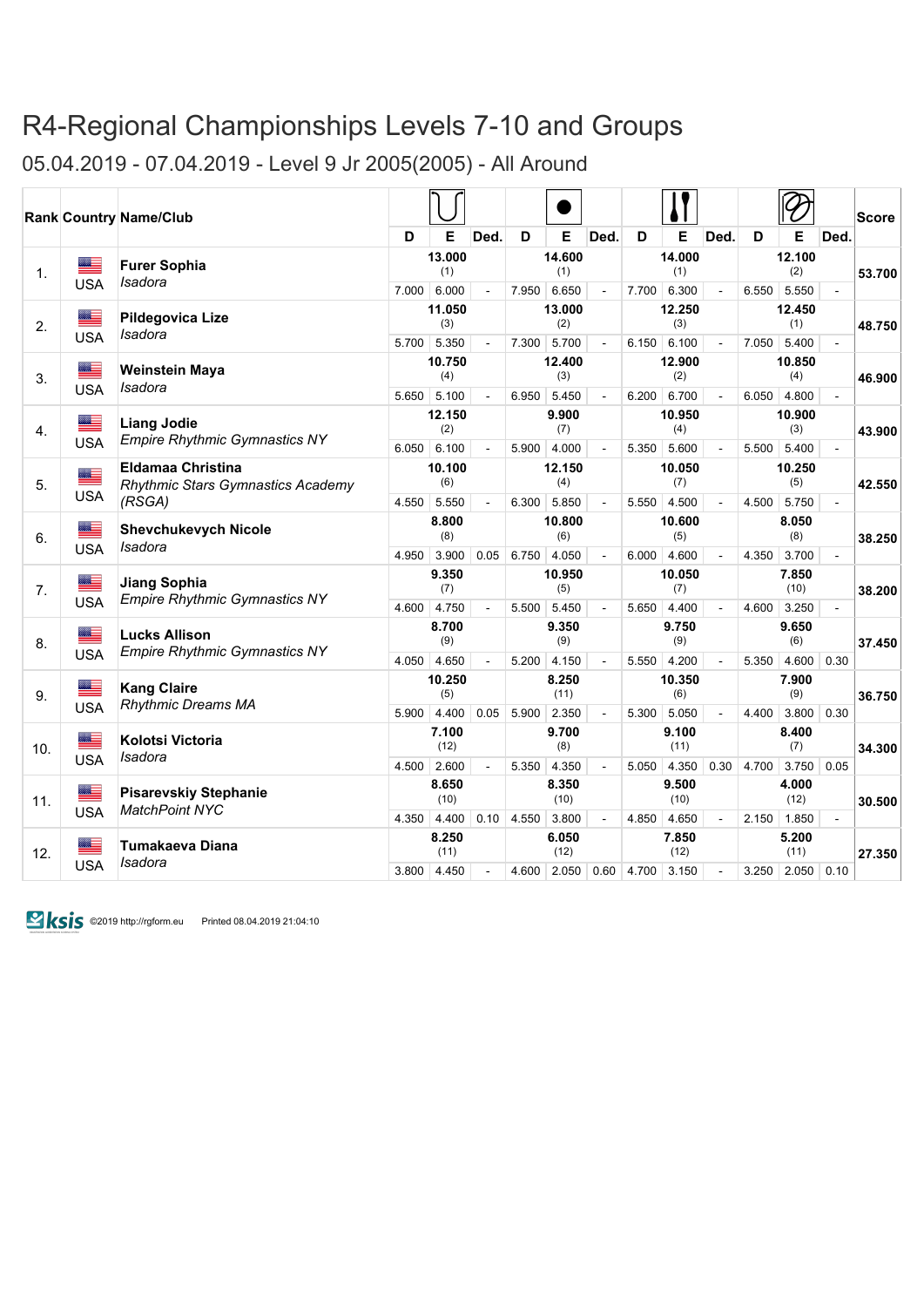05.04.2019 - 07.04.2019 - Level 9 Jr 2004(2004) - All Around

|     |                         | <b>Rank Country Name/Club</b>                                   |       |               |      |       |               |            |       |               |                |       |               |        | Score  |
|-----|-------------------------|-----------------------------------------------------------------|-------|---------------|------|-------|---------------|------------|-------|---------------|----------------|-------|---------------|--------|--------|
|     |                         |                                                                 | D     | Е             | Ded. | D     | Е             | <b>Ded</b> | D     | E             | Ded.           | D     | E             | Ded.   |        |
| 1.  | ≝                       | Gerasimova Lisa<br><b>Isadora</b>                               |       | 11.200<br>(4) |      |       | 12.350<br>(2) |            |       | 13.100<br>(1) |                |       | 12.000<br>(1) |        | 48.650 |
|     | <b>USA</b>              |                                                                 | 6.300 | 5.000         | 0.10 | 7.100 | 5.250         |            | 6.700 | 6.400         |                | 5.600 | 6.400         |        |        |
| 2.  | ≝                       | <b>Fuki Gaby</b><br><b>Isadora</b>                              |       | 11.100<br>(5) |      |       | 12.700<br>(1) |            |       | 12.550<br>(2) |                |       | 11.500<br>(2) |        | 47.850 |
|     | <b>USA</b>              |                                                                 | 5.850 | 5.250         |      | 7.000 | 5.700         |            | 6.600 | 5.950         |                | 6.300 | 5.250         | 0.05   |        |
| 3.  | ▆▆                      | <b>Mosharova Polina</b><br><b>Empire Rhythmic Gymnastics NY</b> |       | 11.700<br>(2) |      |       | 11.800<br>(3) |            |       | 11.400<br>(5) |                |       | 10.200<br>(3) |        | 45.100 |
|     | <b>USA</b>              |                                                                 | 5.950 | 5.750         |      | 6.800 | 5.050         | 0.05       | 6.550 | 4.850         | ÷,             | 5.150 | 5.050         |        |        |
| 4.  | <u>an B</u>             | <b>Prymost Sanita</b><br><b>MatchPoint NYC NY</b>               |       | 12.300<br>(1) |      |       | 10.650<br>(4) |            |       | 9.150<br>(7)  |                |       | 10.000<br>(4) |        | 42.100 |
|     | <b>USA</b>              |                                                                 | 5.950 | 6.350         |      | 4.950 | 5.700         |            | 5.200 | 3.950         |                | 4.350 | 5.650         | $\sim$ |        |
| 5.  | ▇≡                      | <b>Struk Anna</b><br><b>Gold Ray Rhythmic</b>                   |       | 11.300<br>(3) |      |       | 9.050<br>(6)  |            |       | 11.500<br>(3) |                |       | 9.900<br>(5)  |        | 41.750 |
|     | <b>USA</b>              |                                                                 | 5.950 | 5.350         |      | 5.250 | 3.800         |            | 6.600 | 4.900         |                | 5.450 | 4.750         | 0.30   |        |
| 6.  | █▆                      | <b>Kuno Claire</b><br><b>Empire Rhythmic Gymnastics NY</b>      |       | 10.300<br>(6) |      |       | 10.200<br>(5) |            |       | 11.500<br>(3) |                |       | 9.300<br>(6)  |        | 41.300 |
|     | <b>USA</b>              |                                                                 | 5.500 | 4.800         |      | 5.650 | 4.550         |            | 6.200 | 5.350         | 0.05           | 5.500 | 3.800         |        |        |
| 7.  | <u>e </u>               | <b>Russell Svetlana</b>                                         |       | 9.900<br>(8)  |      |       | 6.850<br>(9)  |            |       | 10.700<br>(6) |                |       | 5.050<br>(10) |        | 32.500 |
|     | <b>USA</b>              | Empire Rhythmic Gymnastics NY                                   | 4.900 | 5.000         |      | 3.800 | 3.650         | 0.60       | 5.250 | 5.450         | ÷.             | 2.950 | 2.350         | 0.25   |        |
| 8.  | ▆▆                      | Kovalenko Anastasia                                             |       | 9.950<br>(7)  |      |       | 7.600<br>(8)  |            |       | 7.500<br>(10) |                |       | 6.700<br>(8)  |        | 31.750 |
|     | <b>USA</b>              | <b>MG Rhythmic Academy</b>                                      | 4.750 | 5.200         |      | 3.700 | 3.900         |            | 4.450 | 3.350         | 0.30           | 3.650 | 3.150         | 0.10   |        |
| 9.  | ▇≡                      | <b>Brodsky Abigail</b><br>Isadora                               |       | 8.050<br>(9)  |      |       | 6.550<br>(10) |            |       | 8.550<br>(9)  |                |       | 7.900<br>(7)  |        | 31.050 |
|     | <b>USA</b>              |                                                                 | 4.700 | 3.350         |      | 4.400 | 2.750         | 0.60       | 5.250 | 3.300         |                | 4.150 | 3.750         |        |        |
| 10. | <u>e </u><br><b>USA</b> | <b>Vugmayster Sofia</b><br>MatchPoint NYC NY                    |       | 7.000<br>(10) |      |       | 8.200<br>(7)  |            |       | 8.900<br>(8)  |                |       | 6.350<br>(9)  |        | 30.450 |
|     |                         |                                                                 | 3.850 | 3.200         | 0.05 | 3.750 | 4.500         | 0.05       | 4.750 | 4.150         | $\overline{a}$ | 2.950 | 3.400         | $\sim$ |        |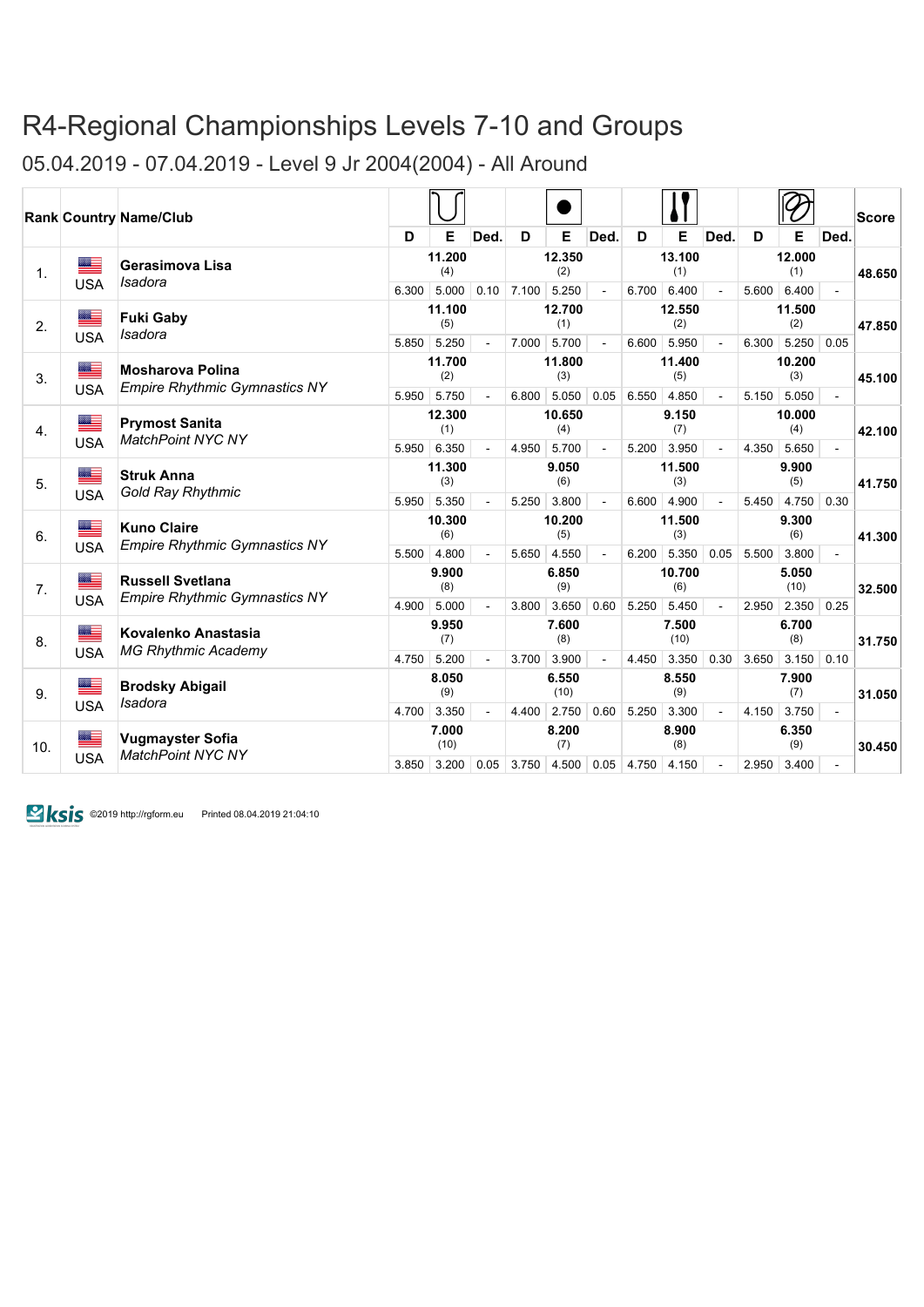05.04.2019 - 07.04.2019 - Level 9 Sr(2003 and older) - All Around

|    |     | <b>Rank Country Name/Club</b>        | D     | Е             | Ded. | D     | Е             | Ded. | D     | Е             | Ded.                     | D     | Е             | Ded. | <b>Score</b> |
|----|-----|--------------------------------------|-------|---------------|------|-------|---------------|------|-------|---------------|--------------------------|-------|---------------|------|--------------|
| 1. | █▇  | Lai Hannah                           |       | 11.450<br>(3) |      |       | 9.450<br>(3)  |      |       | 13.000<br>(1) |                          |       | 11.150<br>(1) |      | 45.050       |
|    | USA | <b>Rhythmic Dreams MA</b>            | 6.500 | 4.950         |      | 6.600 | 2.850         |      | 7.550 | 5.450         | $\overline{a}$           | 6.950 | 4.200         | ٠    |              |
| 2. | ▆▆  | Akiyama Alicia "Asca"                |       | 11.550<br>(2) |      |       | 11.300<br>(1) |      |       | 10.900<br>(2) |                          |       | 8.450<br>(3)  |      | 42.200       |
|    | USA | <b>Empire Rhythmic Gymnastics NY</b> | 5.800 | 5.750         |      | 6.550 | 4.750         |      | 5.900 | 5.000         |                          | 4.200 | 4.250         | ٠    |              |
| 3. | ▆▆  | <b>Atkin Aileen</b>                  |       | 12.150<br>(1) |      |       | 10.300<br>(2) |      |       | 10.000<br>(3) |                          |       | 6.900<br>(4)  |      | 39.350       |
|    | USA | MatchPoint NYC NY                    | 8.050 | 4.100         |      | 5.950 | 4.350         |      | 5.650 | 4.350         | $\overline{\phantom{a}}$ | 4.500 | 2.400         | ٠    |              |
| 4. | █≡  | <b>Liang Alexandra</b>               |       | 6.750<br>(4)  |      |       | 7.150<br>(4)  |      |       | 7.400<br>(4)  |                          |       | 8.550<br>(2)  |      | 29.850       |
|    | USA | <b>North-East Rhythmics</b>          | 4.700 | 2.050         |      | 5.800 | 1.650         | 0.30 | 6.000 | 1.400         |                          | 4.750 | 3.800         | ٠    |              |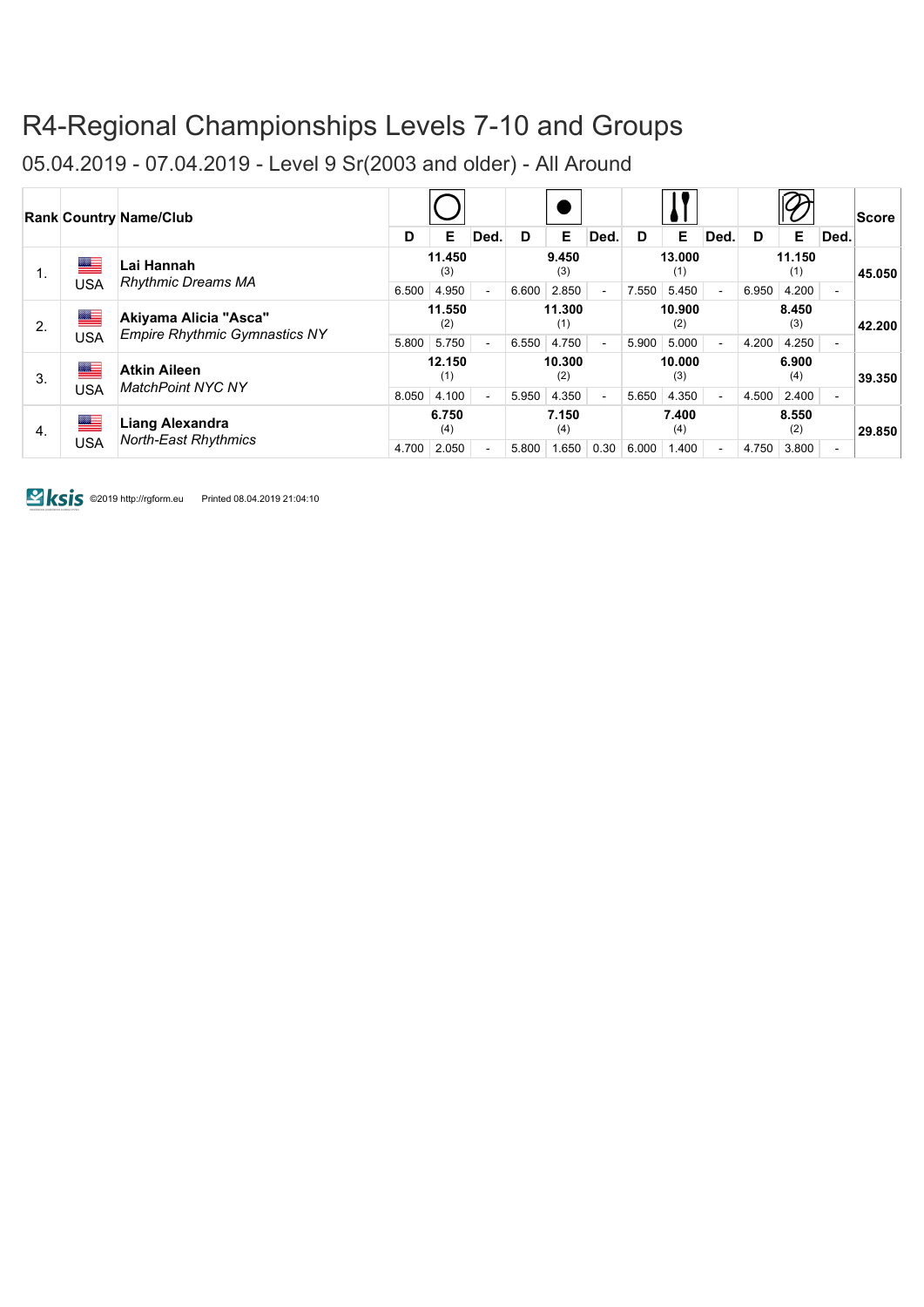05.04.2019 - 07.04.2019 - Level 10 Jr(2006 -2005- 2004) - All Around

|    |           | <b>Rank Country Name/Club</b>                                     | D     | Е                      | Ded. | D     | Е                      | Ded. | D     | Е                      | Ded.                     |       | Е                      | Ded.                     | <b>Score</b> |
|----|-----------|-------------------------------------------------------------------|-------|------------------------|------|-------|------------------------|------|-------|------------------------|--------------------------|-------|------------------------|--------------------------|--------------|
|    | ≝<br>USA  | Tam Mya<br><b>Rhythmic Dreams MA</b>                              | 7.850 | 14.550<br>(1)<br>6.700 |      | 7.500 | 12.450<br>(2)<br>4.950 |      | 8.250 | 14.000<br>(1)<br>5.750 | $\sim$                   | 7.600 | 13.300<br>(1)<br>5.750 | 0.05                     | 54.300       |
| 2. | ██<br>USA | Pappas Isabella<br>Rhythmic Stars Gymnastics Academy<br>(RSGA) MA | 7.100 | 14.300<br>(2)<br>7.200 |      | 6.800 | 13.000<br>(1)<br>6.200 |      | 6.900 | 13.000<br>(2)<br>6.100 | $\overline{\phantom{a}}$ | 5.700 | 11.450<br>(2)<br>5.750 | $\overline{\phantom{0}}$ | 51.750       |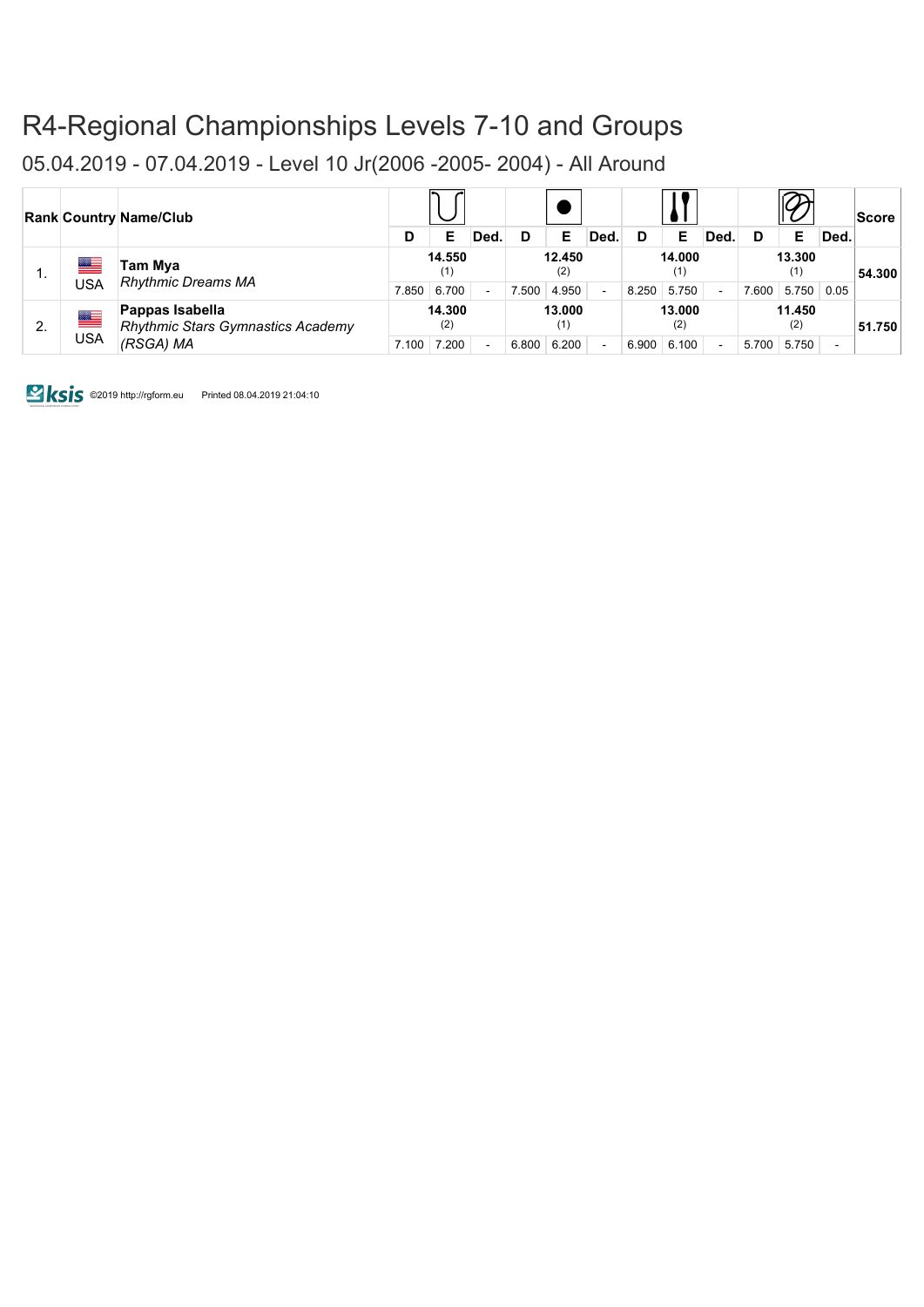05.04.2019 - 07.04.2019 - Level 10 Sr(2003 and older) - All Around

|                      |           | <b>Rank Country Name/Club</b>                     | D     | Е             | Ded. | D             | Е             | Ded.          | D     | Е             | Ded.                     | D      | Е             | Ded.                     | <b>Score</b> |  |
|----------------------|-----------|---------------------------------------------------|-------|---------------|------|---------------|---------------|---------------|-------|---------------|--------------------------|--------|---------------|--------------------------|--------------|--|
| ▆▆<br>1 <sub>1</sub> |           | Naishuler Julia                                   |       | 15.000<br>(1) |      |               | 12.600<br>(1) |               |       | 9.950<br>(3)  |                          |        | 11.150<br>(1) |                          | 48.700       |  |
|                      | USA       | Isadora NY                                        | 8.650 | 6.450         | 0.10 | 7.300         | 5.600         | 0.30          | 6.400 | 3.550         | $\overline{a}$           | 6.900  | 4.250         | $\overline{\phantom{a}}$ |              |  |
| 2.                   | ▆▆<br>USA | <b>Yatskar Nicole</b><br>Isadora NY               |       | 12.450<br>(3) |      | 10.350<br>(2) |               | 12.650<br>(1) |       | 10.000<br>(2) |                          | 45.450 |               |                          |              |  |
|                      |           |                                                   | 7.800 | 4.650         |      | 6.000         | 4.650         | 0.30          | 7.950 | 4.700         |                          | 5.700  | 4.300         | ٠                        |              |  |
| 3.                   | ▆▆        | <b>Tian Jessica</b>                               |       | 12.550<br>(2) |      |               | 9.200<br>(3)  |               |       | 9.700<br>(4)  |                          |        | 9.800<br>(3)  |                          | 41.250       |  |
|                      | USA       | <b>North-East Rhythmics</b>                       | 6.850 | 5.700         |      | 5.750         | 4.050         | 0.60          | 6.200 | 3.500         | $\overline{a}$           | 5.350  | 4.450         | $\overline{a}$           |              |  |
| 4.                   | ▆▆<br>USA | <b>Zhou Baifan</b><br><b>North-East Rhythmics</b> |       | 8.850<br>(4)  |      |               | 8.950<br>(4)  |               |       | 10.650<br>(2) |                          |        | 9.100<br>(4)  | 37.550                   |              |  |
|                      |           |                                                   | 6.150 | 3.300         | 0.60 | 5.850         | 3.400         | 0.30          | 7.400 | 3.250         | $\overline{\phantom{a}}$ | 5.750  | 3.350         | ۰                        |              |  |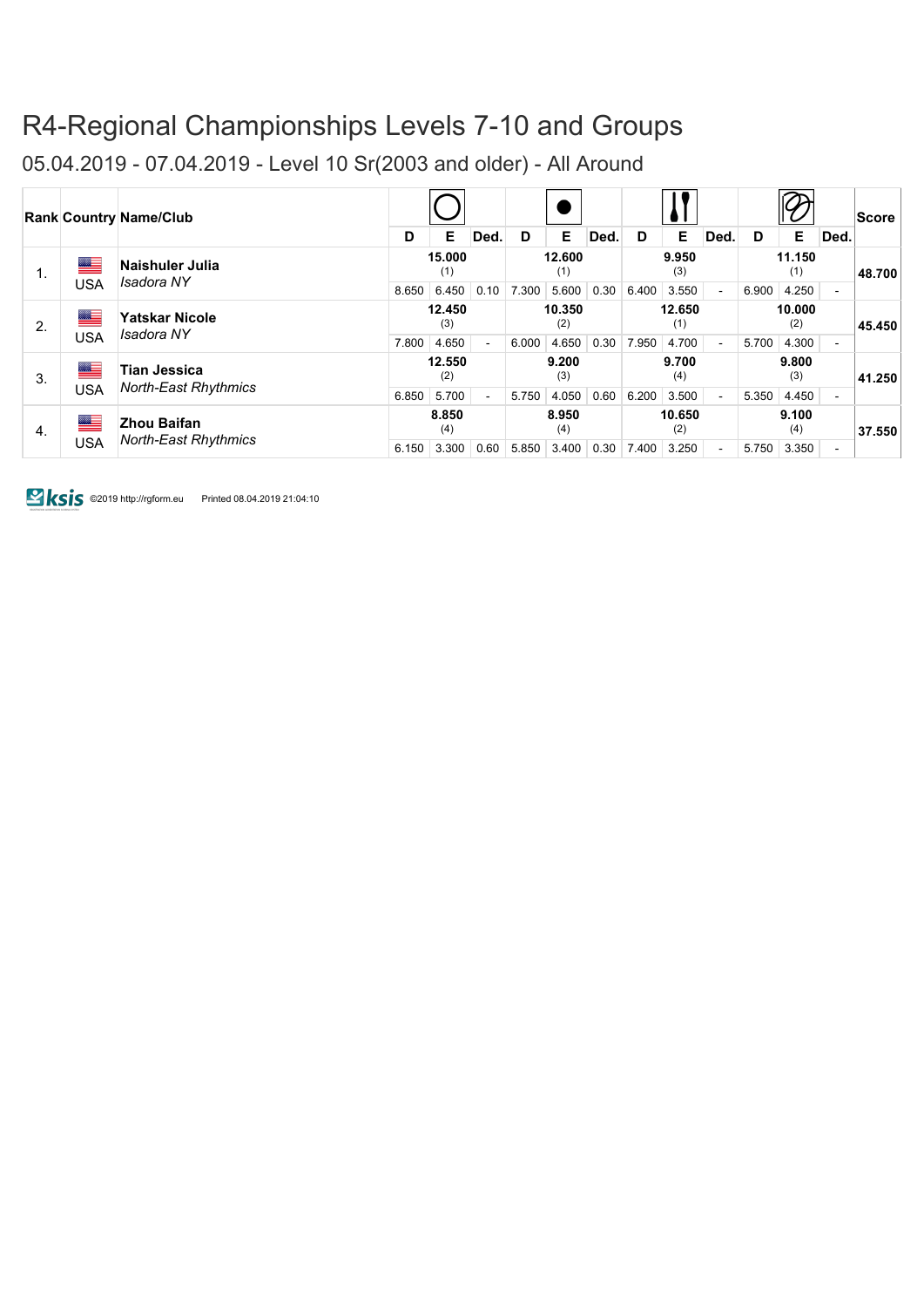05.04.2019 - 07.04.2019 - Intermediate() - All Around

|    |                           | <b>Rank Country Name/Club</b>                                                                                                                    | D     | Е                     | Ded.           | D     | Е                            | Ded. | Score  |
|----|---------------------------|--------------------------------------------------------------------------------------------------------------------------------------------------|-------|-----------------------|----------------|-------|------------------------------|------|--------|
| 1. | <u>as</u><br><b>USA</b>   | <b>Fitness Elite Training Center</b><br>Mayasova Karyna, Bondar Anna, Rakushkin Rachel, Guo Allie<br><b>Fitness Elite Training Center MA</b>     | 4.433 | 9.733<br>(2)<br>5.300 | $\sim$         | 5.100 | 7.650<br>(1)<br>2.750        | 0.20 | 17.383 |
| 2. | █≡<br><b>USA</b>          | <b>Boston Rhythmic Dandelions</b><br>Xiao Emma, Kovalevsky Bella, Wang Michelle, Chuong Melody, Nicklasson<br>Sarah<br><b>Boston Rhythmic MA</b> | 4.166 | 9.816<br>(1)<br>5.650 | $\sim$         | 5.333 | 6.083<br>(2)<br>1.150        | 0.40 | 15.899 |
| 3. | <u>an a</u><br><b>USA</b> | Incredibles<br>Yankovski Arianna, Ryabin Lana, Kozinsky Sanya, Mekalanos Meilee<br><b>MG Rhythmic Academy MA</b>                                 | 3.133 | 8.933<br>(3)<br>5.800 | $\overline{a}$ | 4.266 | 4.616<br>(3)<br>0.900   0.55 |      | 13.549 |